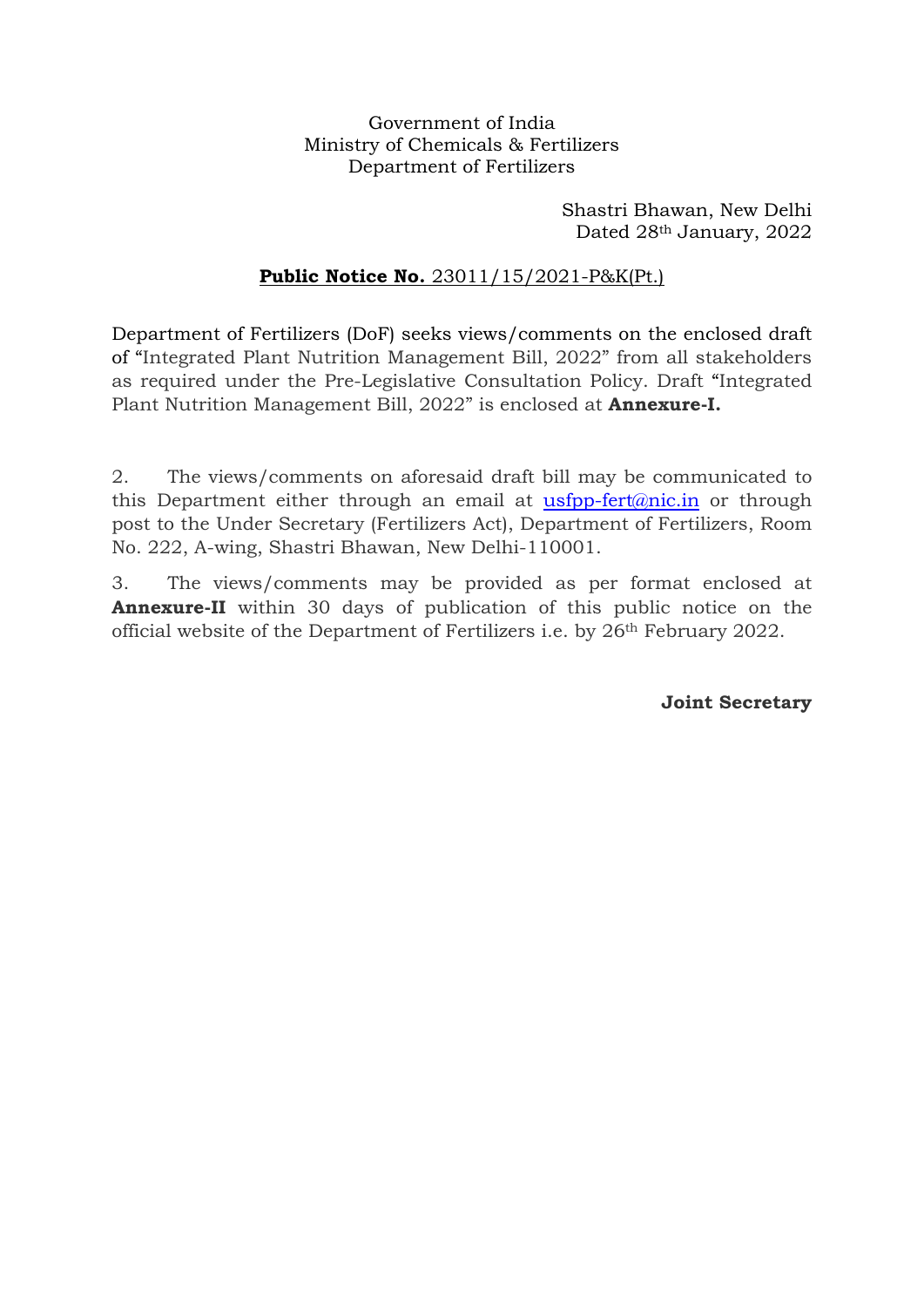#### Annexure-I

# THE INTEGRATED PLANT NUTRITION MANAGEMENT BILL, 2022

#### ACT NO. [\*] OF 2022

[[\*], 2022]

#### A Bill

to promote the development and sustainable use of balanced fertilisers, including bio-fertilisers, bio-stimulates, nanofertilisers and organic fertilisers to sustain India's food and nutritional security without causing adverse harm to the quality of the environment and health of the soil.

Whereas this Bill will simplify the process for the manufacture, production, distribution and price management of fertilisers in India, which will in turn improve the ease of doing business as well as encourage the promotion of research and innovation of high-yielding and climate smart systems of agriculture.

Whereas also this Bill will also support the welfare of farmers while promoting the optimal yields of crops in India which will promote India's mission of AatmaNirbhar or self-sufficiency.

BE it enacted by Parliament in 73nd Year of the Republic of India as follows:-

### CHAPTER 1

#### PRELIMINARY

### 1. Short title, extent and commencement.

- (1) This Act may be called the Integrated Plant Nutrition Management Act, 2022.
- (2) It shall extend to the whole of India.
- (3) It shall come into force on such date as the Central Government may, by notification in the Official Gazette, appoint.

#### 2. Definitions.

- (1) In this Act, unless the context otherwise requires,—
	- (a) "advertisement" shall have the same meaning as set out under sub-section (1) of section 2 of the Consumer Protection Act, 2019 (35 of 2019);
	- (b) "Authority" means the Integrated Plant Nutrition Management Authority of India as established under section 14 of this Act;
	- (c) "beneficial element" means those plant nutrients that promote plant growth but may not be absolutely necessary for the completion of the plant life cycle, and which may be notified by the Central Government from time to time;
	- (d) "bio-fertiliser" means the product containing carrier based (solid or liquid) living microorganisms which are agriculturally useful in terms of nitrogen fixation, phosphorus solubilisation or nutrient mobilization, to increase the productivity of the soil and/or crop;
	- (e) "bio-stimulant" means a substance or a microorganism or a combination of both whose primary function when applied to plants, seeds of rhizosphere etc. is to stimulate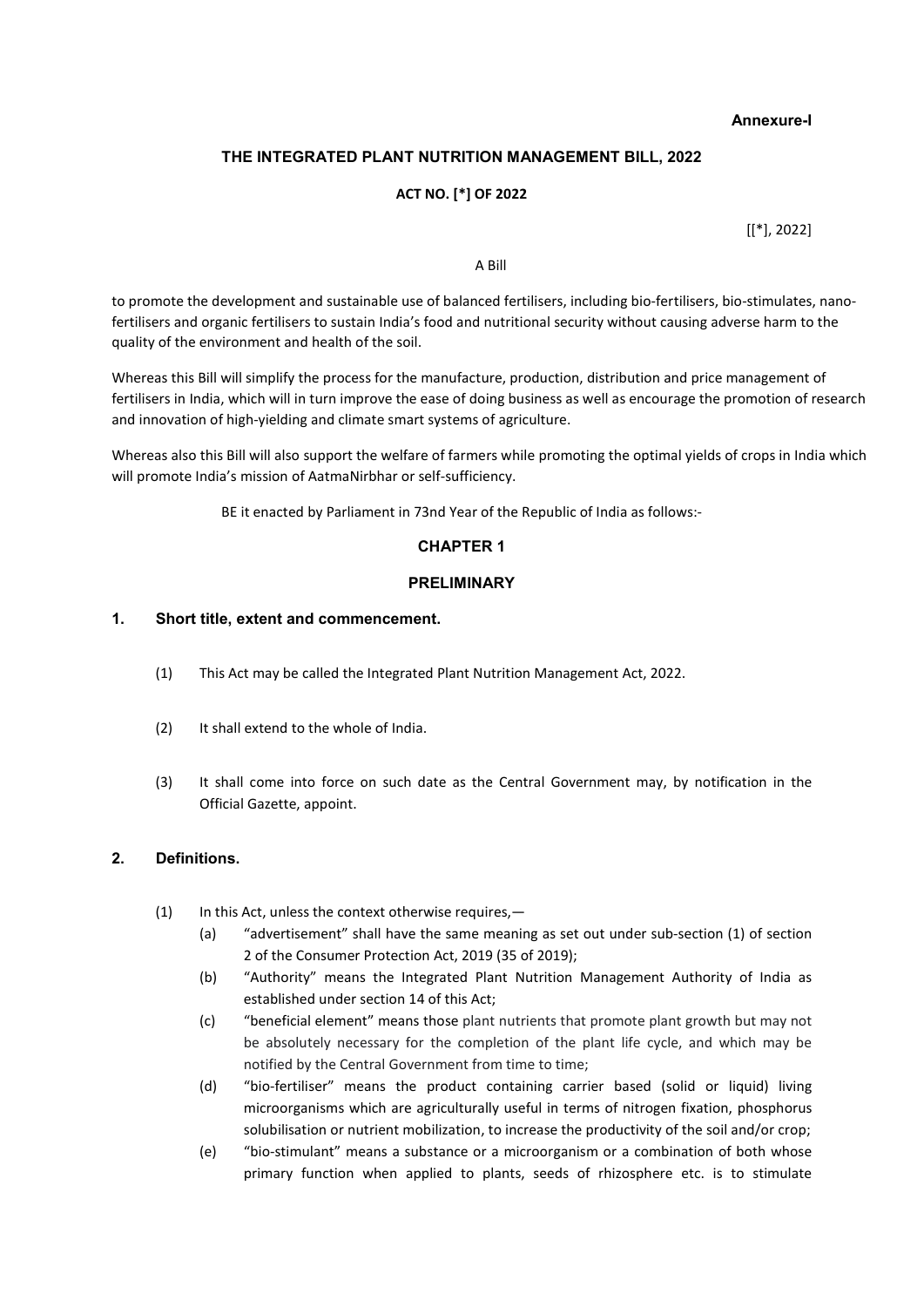physiological process in the plants and to enhance its nutrient uptake, growth, yield, nutrition efficiency, crop quality and tolerance to stress, regardless of its nutrient content, but does not include pesticides or plant growth regulators which are regulated under the Insecticides Act, 1968 (46 of 1968);

- (f) "complex fertiliser" means a fertiliser containing two or more nutrients during the production of which chemical reaction takes place;
- (g) "customised fertiliser" means a granular multi-nutrient carrier which contains primary, secondary and/or micro nutrient forms, both from organic and/or inorganic sources, manufactured through a systematic process of fusion blend granulation or precision blend technology formulated on the basis of soil fertility data and include 100% water soluble speciality fertiliser as customised combination products;
- (h) "dealer" means a person carrying on the business of selling fertilisers whether for wholesale or retail use and includes a manufacturer, an importer or a Fertiliser Marketing Entity carrying on such business and the agents of such persons;
- (i) "e-marketing entity" means the entity who sells, offers to sell, and carries on the business of selling fertilisers through a digital or electronic facility or platform for electronic commerce;
- (j) "fertiliser" means any essential substance, either in straight or mixed form and derived from either inorganic, organic or mixed sources, that is used or intended to be used to provide essential plant nutrients or beneficial elements or both for the soil or for the crop or makes essential plant nutrients available to the plants either directly or indirectly or by biological process or by both in the soil or plant, as notified from time to time by the Central Government and specified in rules framed under this Act and includes biostimulants and nano-fertilisers;

Explanation:- where for the purpose of fertilisers, essential plant nutrients include Primary Nutrients (nitrogen, phosphorus and potassium), Secondary Nutrients (calcium, magnesium and sulphur) and Micronutrients (zinc, manganese, copper, iron, boron and molybdenum).

- (k) "Fertiliser Inspector" means a person appointed under section 38 of this Act.
- (l) "fertiliser marketing entity" means an agency entrusted by the Central Government with functions relating to handling and distribution of imported fertilisers;
- (m) "grade" means the nutrient element contents in the fertiliser expressed in percentage;
- (n) "granulated mixture" means a mixture of fertilisers made by intimately mixing two or more fertilisers with or without inert material, and granulating them together, without involving any chemical reaction;
- (o) "importer" means a person who imports fertiliser in accordance with the Export and Import Policy of the Central Government, as may be amended from time to time;
- (p) "innovative fertilisers'' means any single or complex fertiliser composed of (sub) nanomaterial, multi-component, and/or bioformulation that contains one or more nutrients that, through physical, chemical, and/or biological processes, can adapt the timing of nutrient release to the plant nutrient demand, enhancing the agronomic yields and reducing the environmental impact at sustainable costs when compared to conventional fertilisers;
- (q) "label" means any tag, brand, mark, pictorial or other descriptive matter, written, printed, stencilled, marked, embossed, graphic, perforated, stamped or impressed on or attached to container, cover, lid or crown of any fertiliser package and includes a product insert;
- (r) "manufacturer" means a person who produces fertilisers or customised fertilisers and the expression "manufacture" with its grammatical variations shall be construed accordingly;
- (s) "misbranded fertiliser" means a fertiliser,–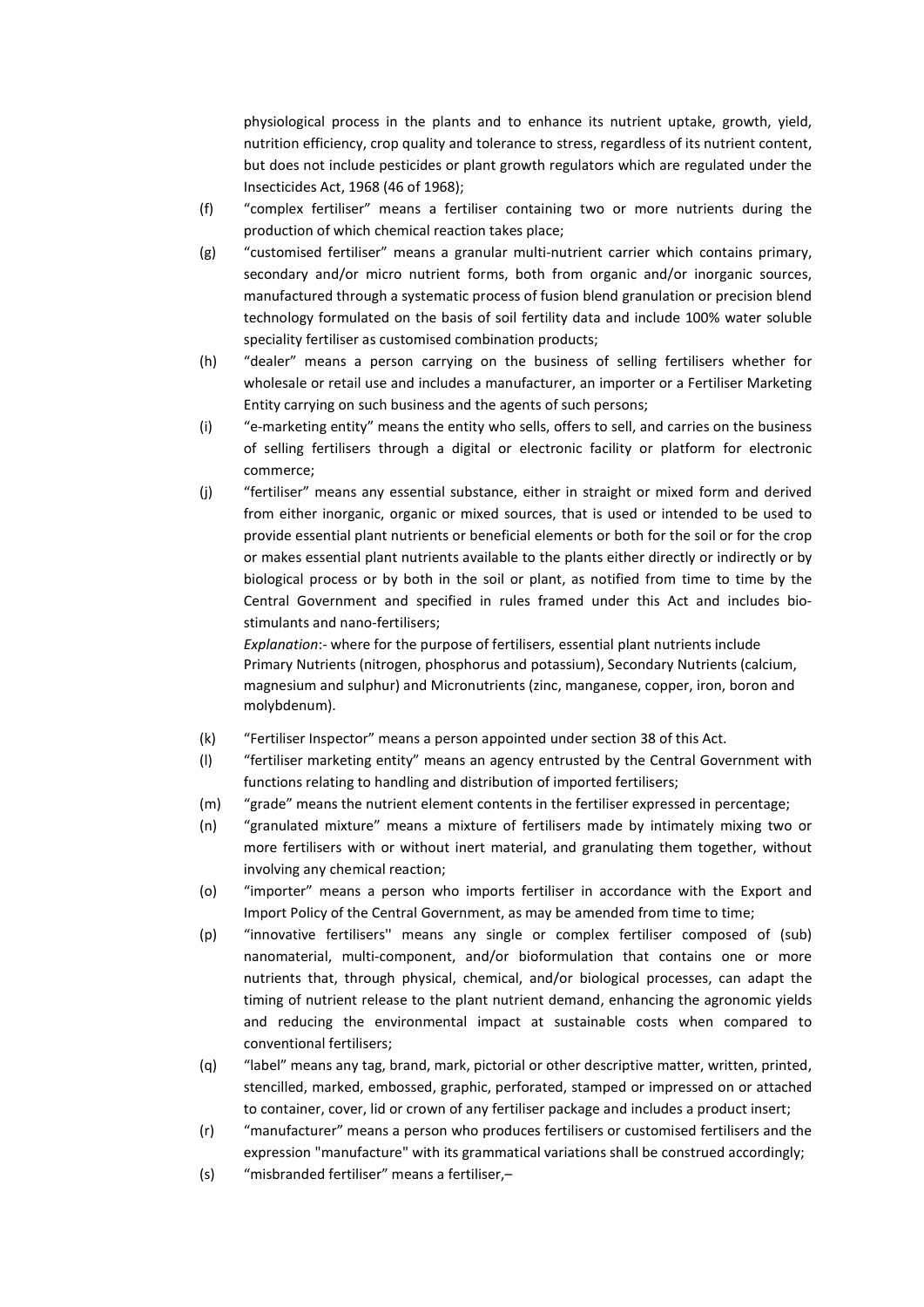- I. if it is purported, or is represented to be, or is being–
	- (a) offered or promoted for sale with false, misleading or deceptive claims either;
		- (i) upon the label of the package, or
		- (ii) through advertisement, or
	- (b) sold by a name which belongs to another fertiliser; or

(c) offered or promoted for sale under the name of a fictitious individual or company as the manufacturer or producer of the article as borne on the package or containing the article or the label on such package; or

II. if the fertiliser is sold in packages which have been sealed or prepared by or at the instance of the manufacturer or producer bearing their name and address but,— (a) the fertiliser is an imitation of, or is a substitute for, or resembles in a manner likely to deceive, another fertiliser under the name of which it is sold, and is not plainly and conspicuously labelled so as to indicate its true character; or

(b) the package containing the article or the label on the package bears any statement, design or device regarding the ingredients or the substances contained therein, which is false or misleading in any material particular, or if the package is otherwise deceptive with respect to its contents.

- (t) "nano-fertilisers" means fertilisers of nano scale which also comply with the standards specified in this regard by the Authority;
- (u) "non-edible de-oiled cake" means substance obtained as residue after oil extraction (by expeller and/or through solvent extraction) from crushed seeds of non-edible oilseeds including Castor, Neem, Karanj, Mahua and Jatropha for use in soil as fertiliser;
- (v) "offer for sale" includes a reference to an intimation by a person of a proposal by him for the sale of any fertiliser, made by the publication of a price list, by displaying the fertiliser for sale indicating the price, by providing a quotation of otherwise howsoever;
- (w) "organic fertiliser" means substances made up of one or more unprocessed material(s) of a biological nature, which may have been derived from plant or animal and may include unprocessed mineral materials that have been altered through microbiological decomposition process;
- (x) "prescribed" means prescribed by rules made by the Central Government or the State Government, as the case may be, under this Act;
- (y) "retailer" means a person who sells fertilisers to farmers or plantations for agricultural use;
- (z) "soil conditioner or soil amender" means agricultural materials which are used for amending the acidity of the soil, these may include such products as may be notified by the Central Government;
- (aa) "specified" means the regulations made by the Authority under this Act, and the term "specify" shall be construed accordingly;
- (bb) "spurious fertilisers" means a fertiliser whose nutrient content is below the prescribed nutrient content limit for sub-standard fertilisers as set out by way of rules made under this Act;
- (cc) "State Controller" means such persons as may be appointed by the State Government as per section 35 of this Act;
- (dd) "sub-standard fertiliser" means: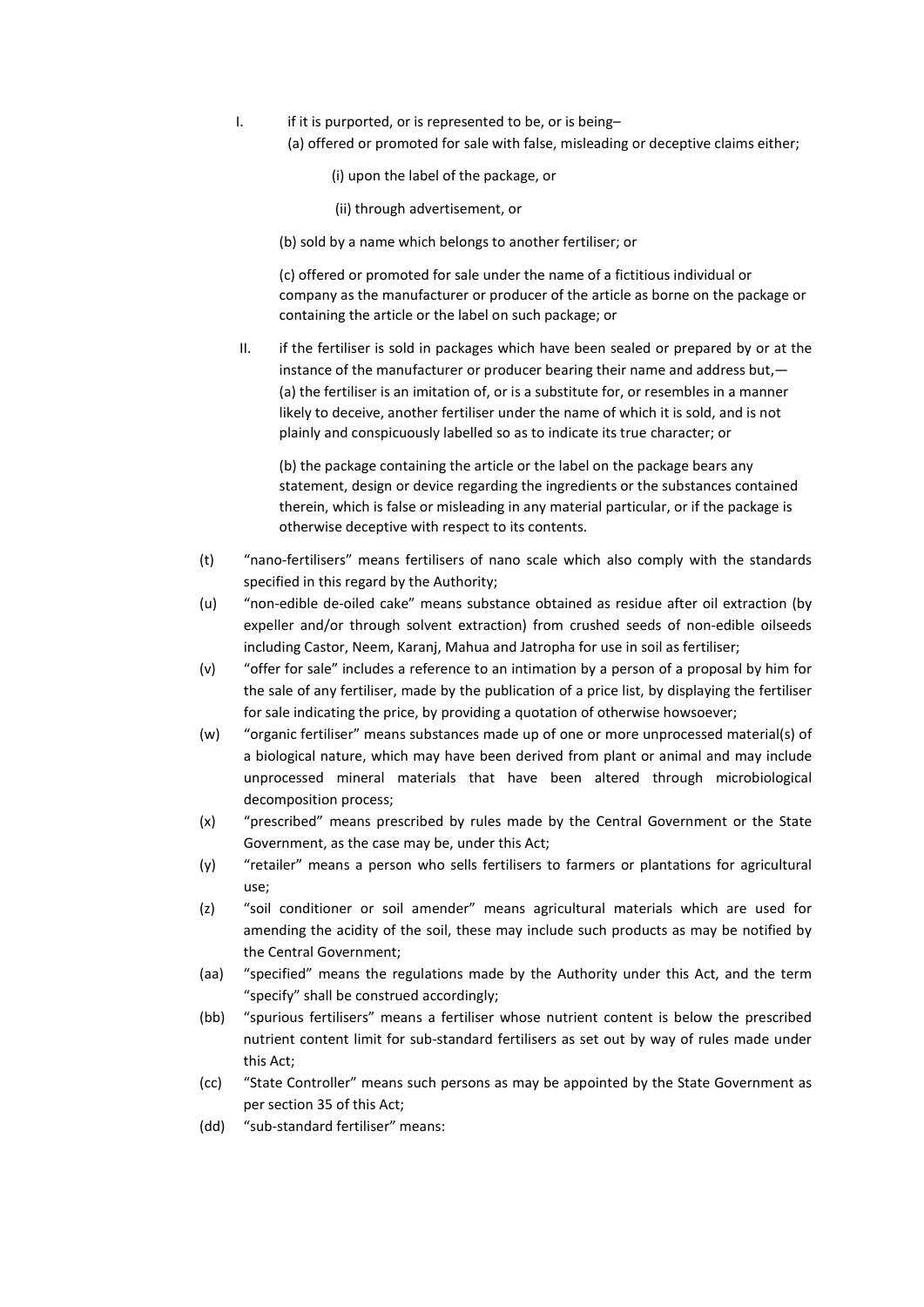- (i) any fertiliser, other than NPK, whose nutrient content has a variation up to or less than 10% beyond tolerance limit, including variation in the particle size and moisture content of the fertiliser up to 10%; or
- (ii) NPK fertilisers whose nutrient content has a variation up to or less than 30% beyond tolerance limit, including particle size and moisture content of the fertiliser up to 30%;or
- (iii) any other conditions in relation to standards of fertilisers that may be specified by the Authority in this regard.
- (ee) "unfair trade practice" means such practices as defined under Section 11 of this Act.
- (ff) "wholesale dealer" means a dealer who sells fertiliser other than in retail for agricultural use such as for fertilisation of soil and increasing productivity of crops.
- (2) Words and expressions used and not defined in this Act but defined in the Fertiliser (Inorganic, Organic or Mixed) (Control) Order, 1985, the Fertiliser (Movement Control) Order, 1973 or the Essential Commodities Act, 1955 (10 of 1955) shall have the meanings respectively assigned to them in those Orders or Act.

# 3. Declaration as to expediency of control by the Union.

It is hereby declared that it is expedient in the public interest that the Union should take under its control the distribution, price and quality of standards of fertilisers.

# CHAPTER 2

# PRICE MANAGEMENT, DISTRIBUTION, IMPORT AND MOVEMENT OF FERTILISERS

# 4. Price Management of fertilisers.

- (1) The Central Government may, with a view to regulating equitable distribution of fertilisers and making fertilisers available at fair prices, by notification in the Official Gazette, fix the maximum prices or rates at which any fertiliser may be sold by a dealer, manufacturer, importer or a fertiliser marketing entity.
- (2) The Central Government may have regard to the local conditions of any area, the period of storage of fertilisers and other relevant circumstances, fix different prices or rates for fertilisers having different periods of storage or for different areas or for different classes of consumers.
- (3) No dealer, manufacturer importer or fertiliser marketing entity shall sell or offer for sale any fertiliser at a price exceeding the maximum price or rate fixed under this clause.

# 5. Display of stock position and price list of fertilisers.

(1) The Central Government may, by notification, determine the list of fertilisers which are to be prominently displayed at their place of business by every dealer selling or offering to sell any fertiliser.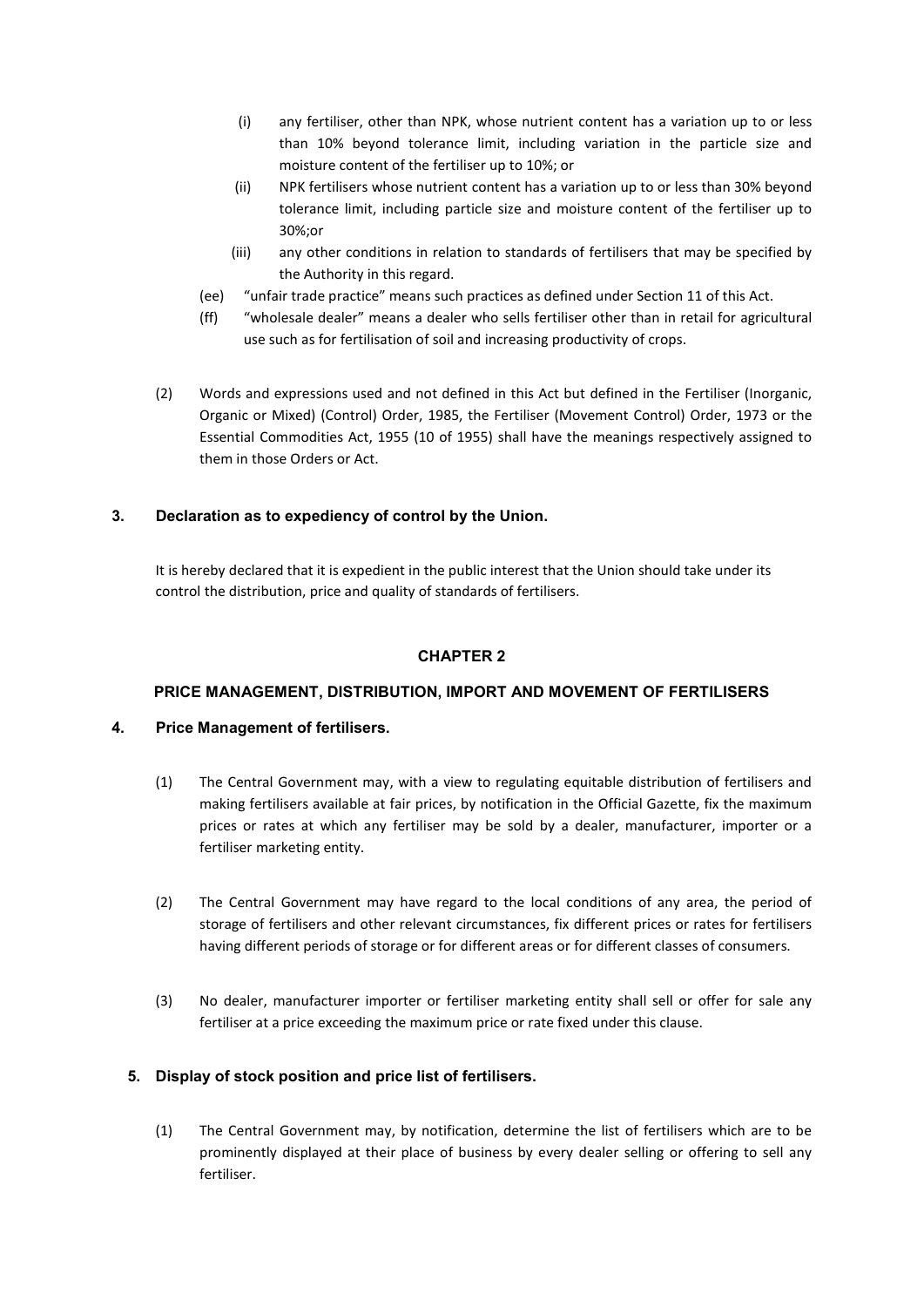- (2) The list of fertilisers mentioned in sub-section (1) shall include the following:—
	- (a) the quantities of opening stock of different fertilisers in holding on each day; and
	- (b) a list of prices or rates of the fertilisers being sold or offered to be sold the quantities of opening stock of different fertilisers in holding on each day.
- (1) The place of business referred to in sub-section (1) above may include the authorised website, or any other online platform through which sale of fertilisers is permitted to be made.

# 6. Restriction on the sale and use of fertilisers.

- (1) No person shall himself, or by any person on their behalf, manufacture, import for sale, sell, offer for sale, stock, exhibit for sale or distribute any fertiliser which does not meet the standards as may be provided for under this Act, rules and regulations made thereunder.
- (2) No person shall manufacture, sell, import for sale, or market without obtaining the appropriate registration in the manner provided for under this Act.
- (3) No person shall, except with the prior permission of the Central Government and subject to such terms and conditions as may be imposed by such Government, sell or use fertiliser, for purposes other than what are permitted under this Act.
- (4) Notwithstanding what is contained in sub-section (1) of this section, a person may, sell, offer for sale or distribute such fertiliser which has been regularised in the manner which may be prescribed by way of rules made by the Central Government in consultation with the Authority.

# 7. All imports of articles of fertiliser to be subject to this Act.

- (1) No person shall import into India,—
	- (a) any spurious or misbranded or sub-standard fertiliser;
	- (b) any product containing fertiliser for the import of which a licence or registration is required under any Act or rules or regulations, except in accordance with the conditions of such licence or registration; or
	- (c) any product containing fertiliser that contravenes any provision of this Act or any rule or regulation made thereunder, or any other Act in force in India.
- (2) Notwithstanding anything contained in this Act, rules and regulations made thereunder, the Central Government may by an order published in the Official Gazette determine specifications in respect of imported fertilisers.

# 8. Restriction on preparation of customised fertilisers.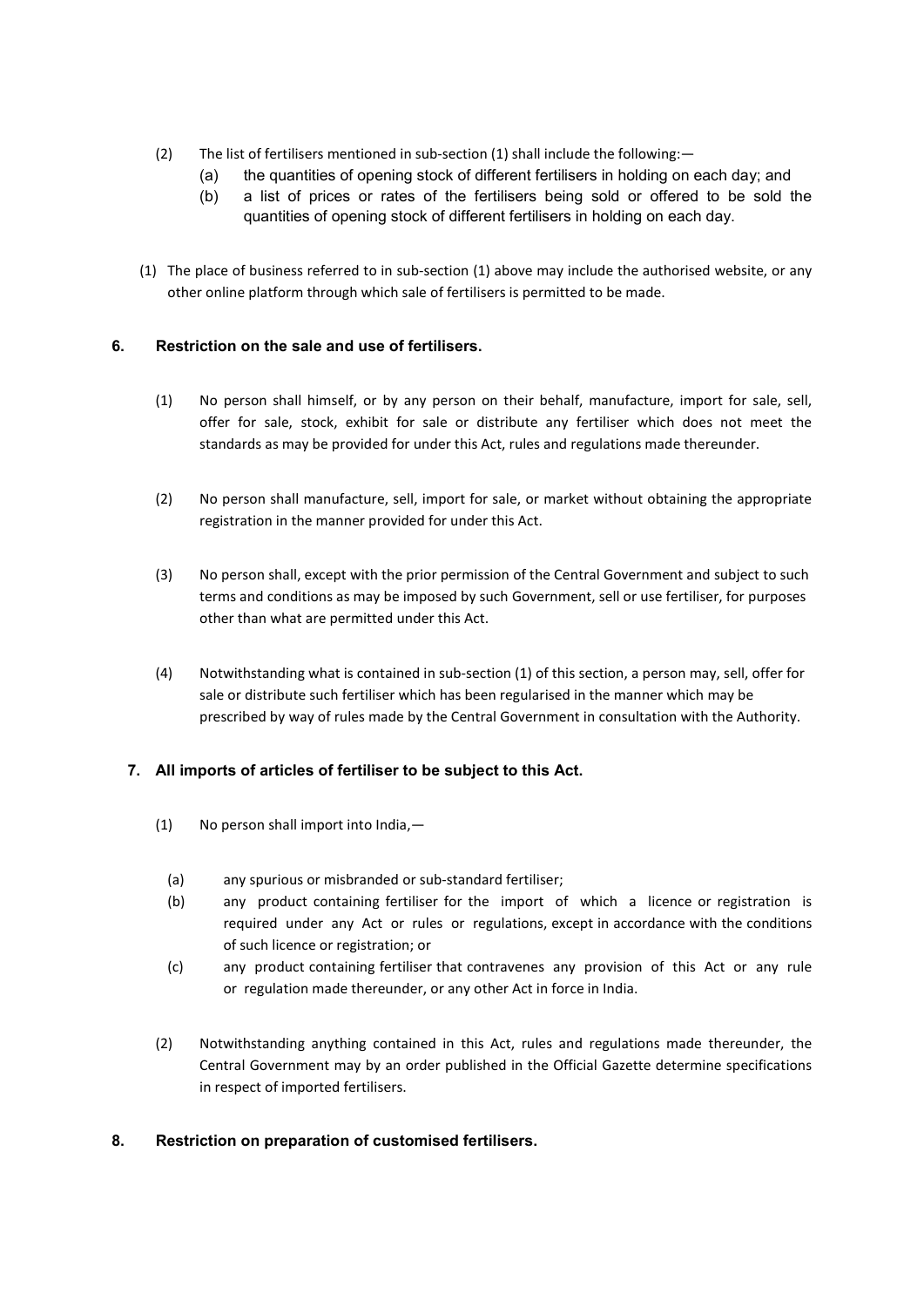No person shall carry on the business of preparing any customised fertiliser, except according to this Act and rules and regulations made thereunder.

#### 9. Restriction on preparation of genetically modified bio-fertilisers or bio-stimulants.

No person shall carry on the business of preparing, manufacturing, distributing, selling or importing any genetically modified bio-fertiliser or bio-stimulant without the prior approval of the Central Government.

# 10. Restriction on manufacturing, distributing or selling fertilisers without appropriate packaging and labelling of fertilisers.

No person shall manufacture, distribute, sell, despatch or deliver to any agency for the purpose of sale, any package of fertiliser which is not registered, marked or labelled in the manner as may be specified by the Authority.

### 11. Restrictions of advertisement and prohibition as to unfair trade practices.

- (1) No advertisement shall be made of any fertiliser which is misleading or deceiving or contravenes the provisions of this Act and rules and regulations made thereunder.
- (2) No person shall engage himself in any unfair trade practice for the purpose of promoting the sale, supply, use and consumption of fertiliser product or adopt any unfair or deceptive practice including the practice of making any statement, whether orally or in writing or by visible representation, which-
	- (a) falsely represents that the fertilisers are of a particular standard, quality, quantity or gradecomposition;
	- (b) makes a false or misleading representation concerning the need for, or the usefulness of such fertiliser; or
	- (c) gives the public any guarantee of the efficacy of a particular fertiliser that is not based on an adequate or scientific justification.

#### 12. Allocation of fertilisers to various States.

The Central Government may, by way of notification in the Official Gazette, and with a view to securing equitable distribution and availability of fertilisers to the farmers in time, direct any manufacturer or importer to sell the fertilisers produced by such manufacturer or importer in such quantities and to such State or States and within such period as may be specified in the said notification.

#### 13. Movement of fertilisers.

The Central Government may, through rules, prescribe the manner in which fertilisers may be moved from one state to another.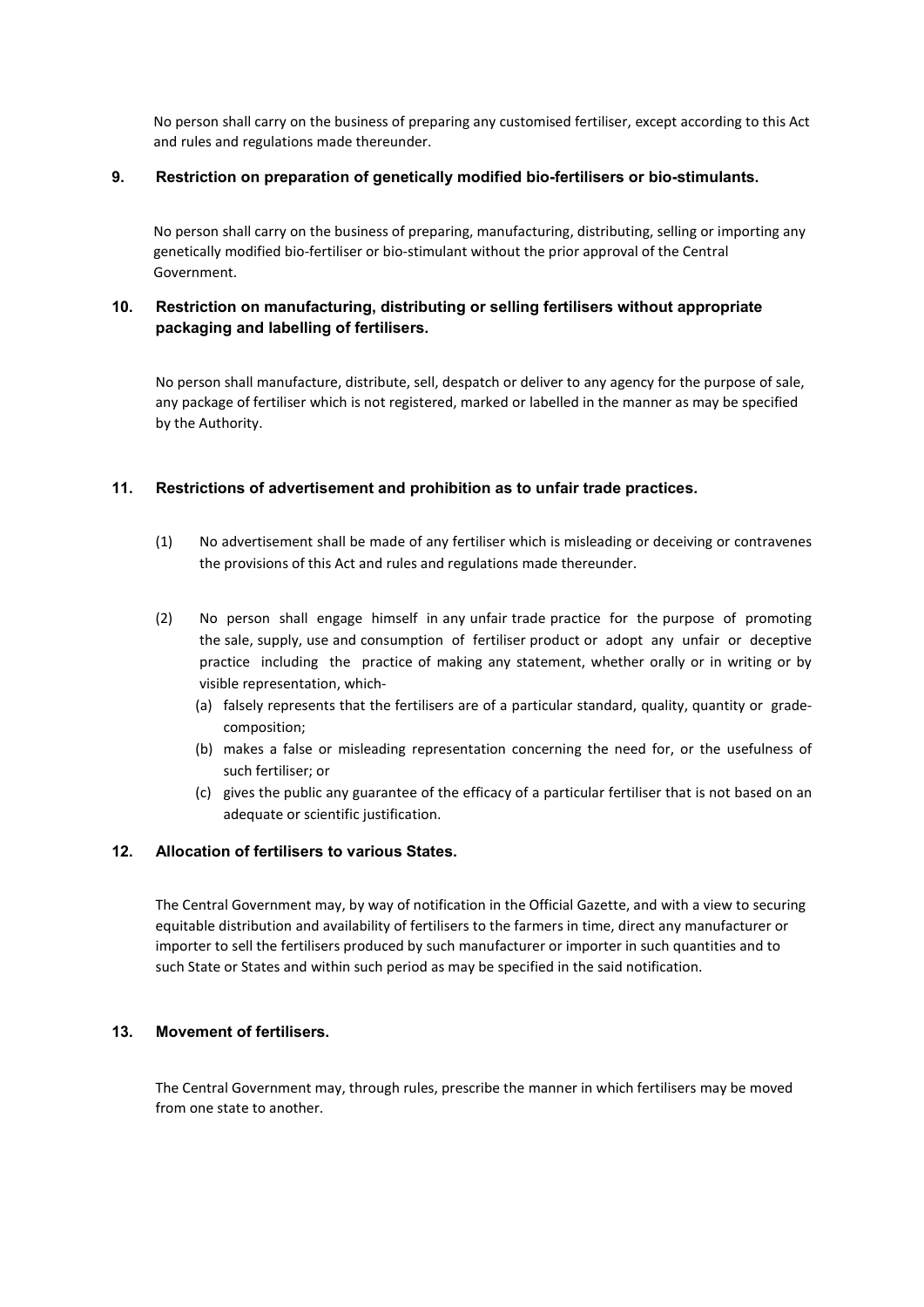# CHAPTER 3

### INTEGRATED PLANT NUTRITION MANAGEMENT AUTHORITY OF INDIA

### 14. Establishment of the Integrated Plant Nutrition Management Authority.

- (1) The Central Government shall, by notification, establish, for the purposes of this Act, an Authority to be called the Integrated Plant Nutrition Management Authority of India.
- (2) The Authority referred to in sub-section (1) shall be a body corporate by the name aforesaid, having perpetual succession and a common seal, with power, subject to the provisions of this Act, to acquire, hold and dispose of property, both movable and immovable, and to contract and shall, by the said name, sue or be sued.
- (3) The head office of the Authority shall be at New Delhi.
- (4) The Authority may, with the prior approval of the Central Government, establish its offices at other places in India.

### 15. Composition and qualifications for appointment of Members.

- (1) The Authority shall consist of the following members:
	- (a) a Chairperson;
	- (b) eight members to be appointed by the Central Government from amongst the officers of the Central Government not below the rank of Joint Secretary or equivalent, one each to represent the Department of Fertilisers, Department of Agricultural Cooperation and Farmers' Welfare, the Ministry of Legal Affairs, Ministry of Finance, NITI Aayog, Ministry of Railways, Ministry of Shipping and the Ministry of Commerce and Industry;
	- (c) two members from among the officials of the Indian Council of Agricultural Research;
	- (d) two members from among the officials of agricultural universities in every state, exofficio;
	- (e) one member from among the officials of the Department for Promotion of Industry and Internal Trade;
	- (f) three members from among representatives of the fertiliser industry, which may include public sector undertakings, cooperative organisations, private companies, and the Fertiliser Association of India, ex- officio, with not more than one member from each such organisation; and
	- (g) three members who may be nominated by each State on a rotation basis every two years, where such members may also include persons from the farming community.
- (2) The Chairperson and every other Member shall be a person of ability, integrity and standing and who has special knowledge of, and such professional experience of not less than ten years in the areas of fertiliser research, chemistry, agronomy, agriculture, soil science, law or in any other matter, which in the opinion of the Central Government may be useful to the Authority.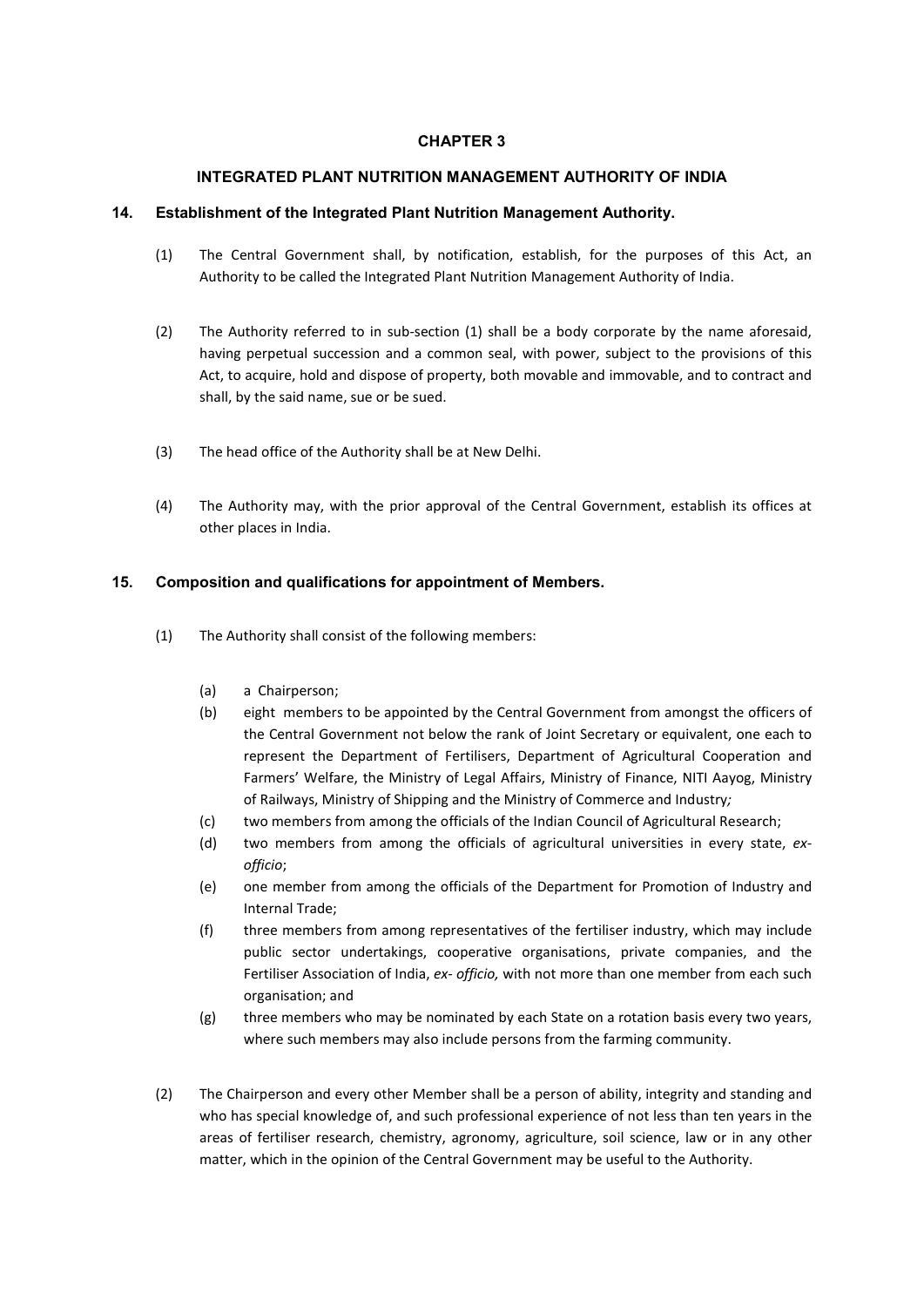- (3) The Chairperson shall also act as the Chief Executive Officer of the Authority and shall exercise such powers and perform such duties as may be prescribed by the Central Government by way of rules.
- (4) The Chairperson shall be appointed by the Central Government on the recommendation made by a three-member Selection Committee consisting of-
	- (a) Secretary of the Department of Fertilisers,
	- (b) Secretary of the Department of Agriculture, and
	- (c) Director General of Indian Agricultural Research Institute.
- (5) The procedure to be followed by the Selection Committee for recommending the names for the position of Chairperson under sub-section (4) shall be such as may be prescribed by the Central Government by way of rules.
- (6) The procedure for the appointment of all other members shall be such as may be prescribed by the Central Government, in consultation with the State Governments, by way of rules.
- (7) A vacancy caused to the office of the Chairperson or any other member of the Authority shall be filled up within a period of six months from the date on which such vacancy occurs.

# 16. Terms and conditions of appointment.

- (1) The term of office of the Chairperson and members (other than ex officio members) shall be five years or till they attain the age of sixty-five years, whichever is earlier, and they shall be eligible for reappointment.
- (2) The salaries and allowances payable to, and other terms and conditions of service of, the Chairperson and members shall be such as may be prescribed by the Central Government by way of rules.

# 17. Removal of members from office.

- (1) The Central Government may remove from office, the Chairperson, Officer, or any Member of the Authority who,-
	- (a) has been adjudged as an insolvent;
	- (b) has become physically or mentally incapable of acting as a Chairperson, or member;
	- (c) has been convicted of an offence, which in the opinion of the Central Government, involves moral turpitude;
	- (d) has so abused their position as to render their continuation in office detrimental to the public interest; or
	- (e) has acquired such financial or other interest as is likely to prejudicially affect their functions as a Chairperson or a member.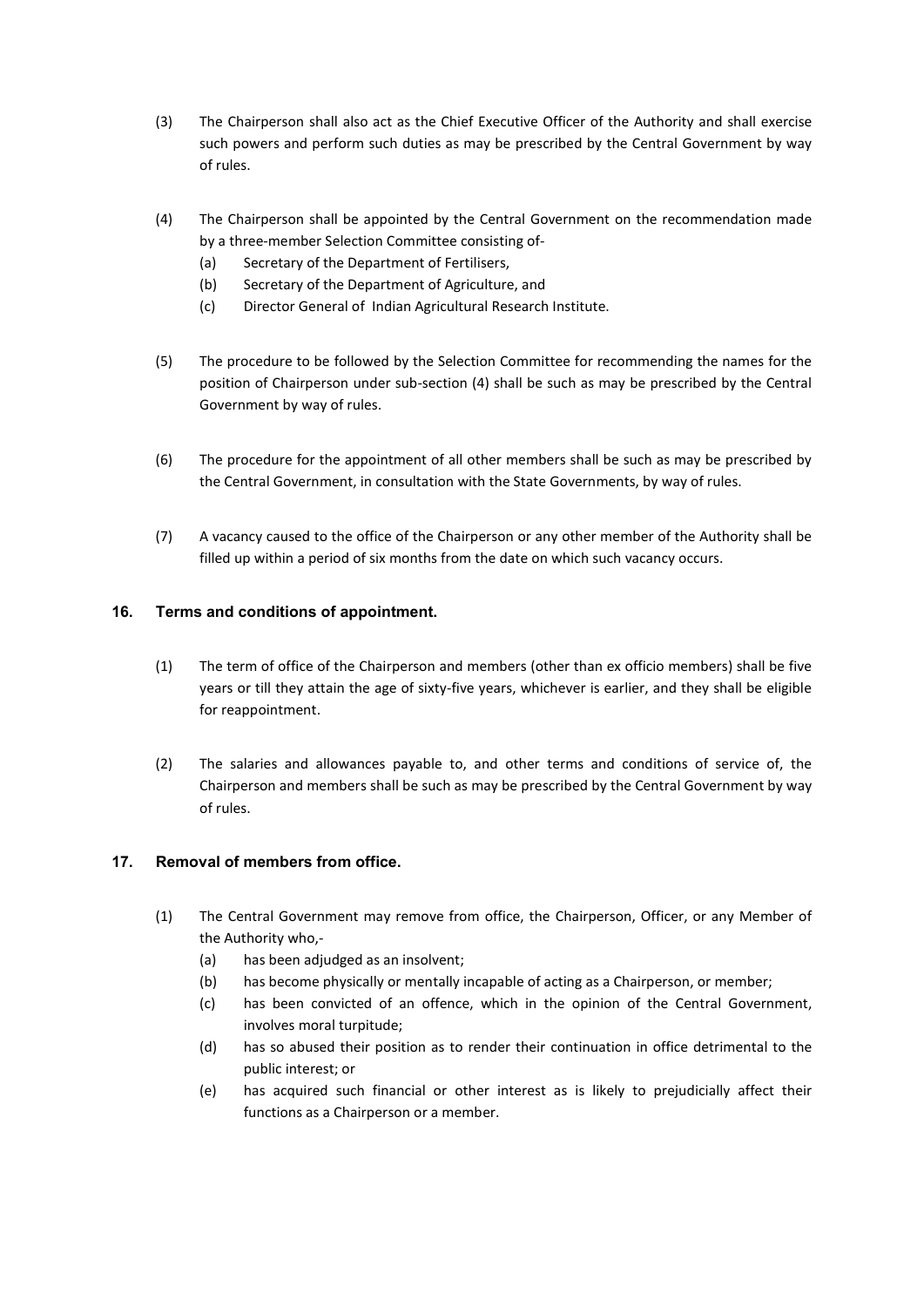(2) No Chairperson or any member of the Authority shall be removed under section (d) or (e) of subsection (1) unless he has been given a reasonable opportunity of being heard.

### 18. Powers of Chairperson.

The Chairperson of the Authority shall have powers of general superintendence and direction of the affairs of the Authority and shall also exercise all powers and do all such acts and things which may be exercised or done by the Authority under this Act.

### 19. Meetings of Authority.

The Chairperson and Members of the Authority shall meet at such times and places and shall observe such rules and procedures in regard to transaction of business at its meetings (including quorum at such meetings), as may be prescribed.

#### 20. Members not to participate in meetings in certain cases.

Any Member who has any direct or indirect pecuniary interest in any matter coming up for consideration at a meeting of the Authority shall disclose the nature of their interest at such meeting, which shall be recorded in the proceedings of the Authority and such member shall not take part in any deliberation or decision of the Authority with respect to that matter.

# 21. Vacancies, etc., not to invalidate the proceedings of Authority, members and employees of the Authority.

- (1) No act or proceeding of the Authority shall be invalid merely by reason of—
	- (a) any vacancy or defect in the constitution of the Authority;
	- (b) any defect in the appointment of a person as a Chairperson or member; or
	- (c) any irregularity in the procedure of the Authority not affecting the merits of the case.
- (2) The Authority may appoint such officers, other employees, consultants and experts as it may consider necessary for effectively discharging its functions under this Act in such manner as may be specified by regulations.
- (3) The salaries and allowances payable to, and other terms and conditions of service of, officers and employees of the Authority appointed under sub-section (2) shall be such as may be specified by regulations.

# 22. Powers and functions of the Authority.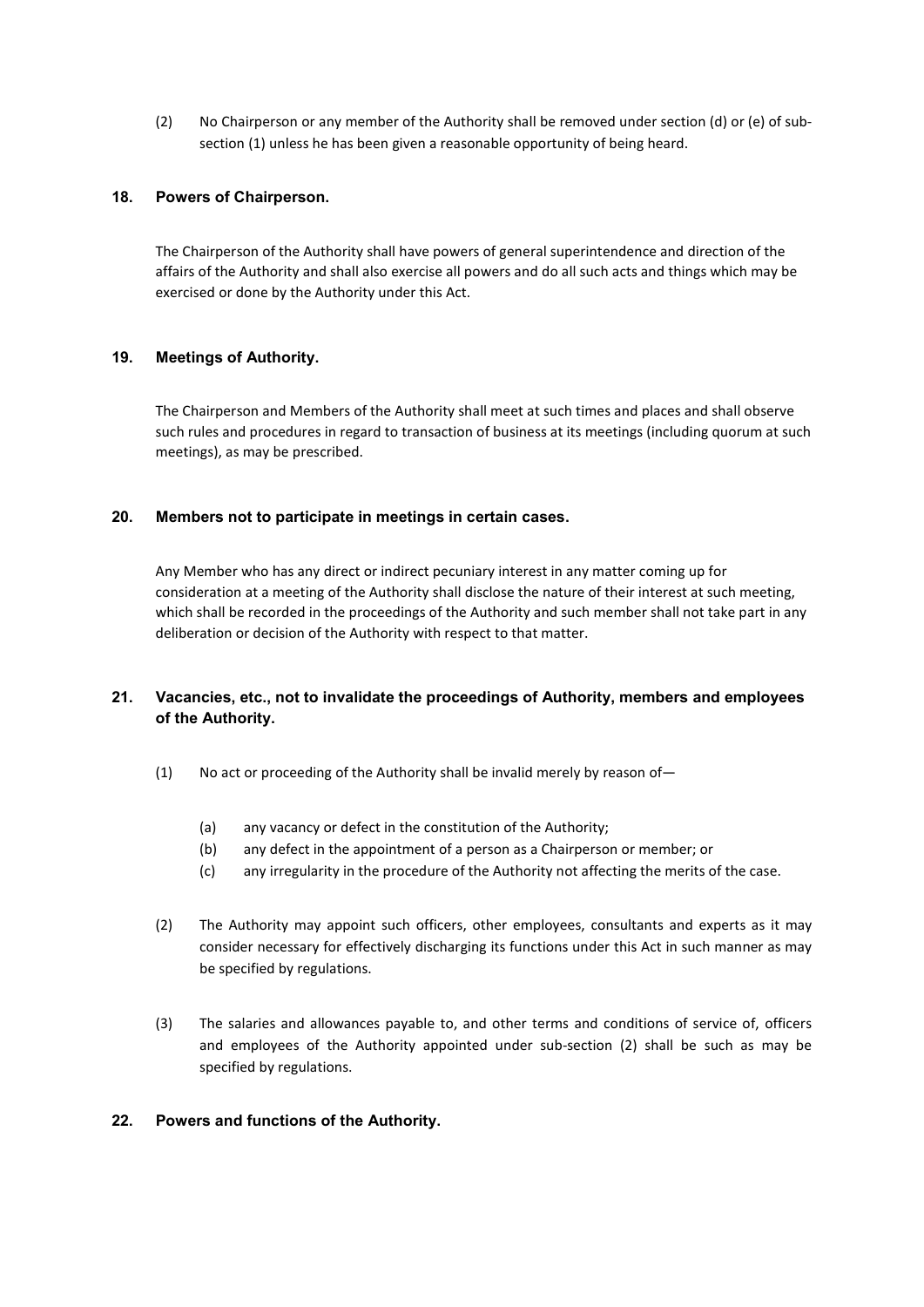- (1) It shall be the duty of the Authority to regulate the manner of registration for manufacturersof fertilisers, set out technical standards with respect to the quality of fertilisers and fertiliser products, and promote the sustainable use and development of innovative fertilisers.
- (2) Without prejudice to the generality of the foregoing and other functions of this Act, the functions of the Authority shall include—
	- (a) regulating:
		- (i) the manner of registration of manufacturers of fertilisers under this Act;
		- (ii) the exchange of information between the various enforcement authorities under this Act;
		- (iii) the method of collection, sampling and analysis of fertilisers;
		- (iv) the manner of receiving complaints under this Act;
		- (v) the manner of receiving inquiries under this Act; and
		- (vi) the manner of labelling and packaging of fertilisers under this Act.
	- (b) establishing technical standards necessary to maintain the quality of fertilisers, including:
		- (i) the permissible quantities of nutrients and contaminants in fertilisers, as well as the grades or formulations of physical or granulated mixtures of fertilisers that may be allowed to be prepared in India;
		- (ii) the procedure for the empanelment of NABL accredited laboratories for quality assistance at Central and State level;
		- (iii) the standard of laboratory equipment to be maintained by accredited laboratories;
		- (iv) the enforcement of quality control in relation to any fertiliser imported into India; and
		- (v) meeting necessary international standards with respect to quality and appropriate composition of fertilisers;
	- (c) promoting the research, development and sustainable use of innovative and alternative fertilisers, including:
		- (i) advocating and promoting general awareness regarding manufacture and use of such fertilisers for the betterment of the environment;
		- (ii) enhancing the scientific knowledge base of the fertiliser industry;
		- (iii) facilitating the capacity building of farmers to increase their use of innovative fertilisers;
		- (iv) label based fertilisers.
	- (d) any other matter referred by the Central Government to the Authority.
- (3) The Authority may, for the efficient discharge of its functions under this Act, constitute such committees as may be necessary.

# 23. Power of Authority to issue directions.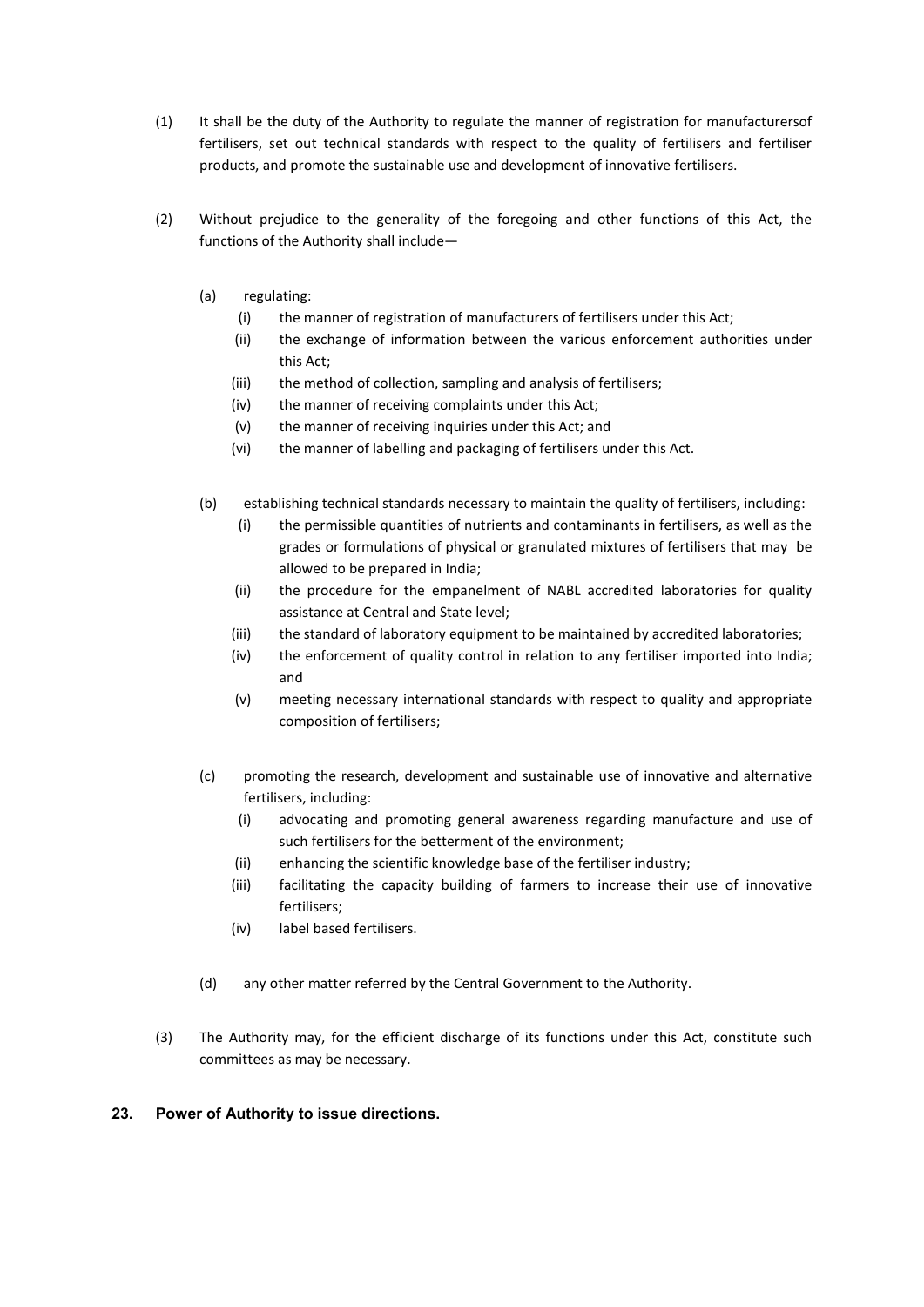- (1) The Authority may, for the discharge of its functions under this Act, or any rules or regulations made there under, by order, issue such directions from time to time to any entity in the chain of fertiliser market, as it may consider necessary.
- (2) Every direction issued under sub-section (1) shall be complied with by the entity in the chain of fertiliser market to whom such direction is issued.
- (3) The Authority may, on a representation made to it or on its own motion, modify, suspend, withdraw or cancel any direction issued under sub-section (1) and in doing so, may impose such conditions as it deems fit, subject to which the modification, suspension, withdrawal or cancellation shall have effect.

# CHAPTER 4

# FINANCE, ACCOUNTS AND AUDIT AND ANNUAL REPORT

### 24. Grants by the Central Government.

The Central Government may, after due appropriation made by Parliament by law on this behalf, make to the Authority grants of such sums of money as it may think fit for the purposes of this Act.

#### 25. Integrated Plant Nutrition Management Authority Fund.

- (1) There shall be constituted a Fund to be called the Integrated Plant Nutrition Management Authority Fund to which the following shall be credited,—
	- (a) all Government grants, fees and charges received by the Authority under this Act; and
	- (b) all sums received by the Authority from such other sources as may be decided upon by the Central Government.
- (2) The Integrated Plant Nutrition Management Authority Fund shall be applied for,—
	- (a) meeting the salaries, allowances and other remuneration of the Chairperson, Members, officers, employees, consultants and experts appointed by the Authority;
	- (b) activities undertaken by the Authority to improve the scientific knowledge base in relation to the fertiliser industry;
	- (c) activities undertaken by the Authority to promote the sustainable use of fertiliser in India; and
	- (d) the other expenses of the Authority in connection with the discharge of its functions under this Act.

# 26. Accounts and Audit.

(1) The Authority shall maintain proper accounts and other relevant records and prepare an annual statement of accounts in such form as may be prescribed by the Central Government by way of rules, in consultation with the Comptroller and Auditor-General of India.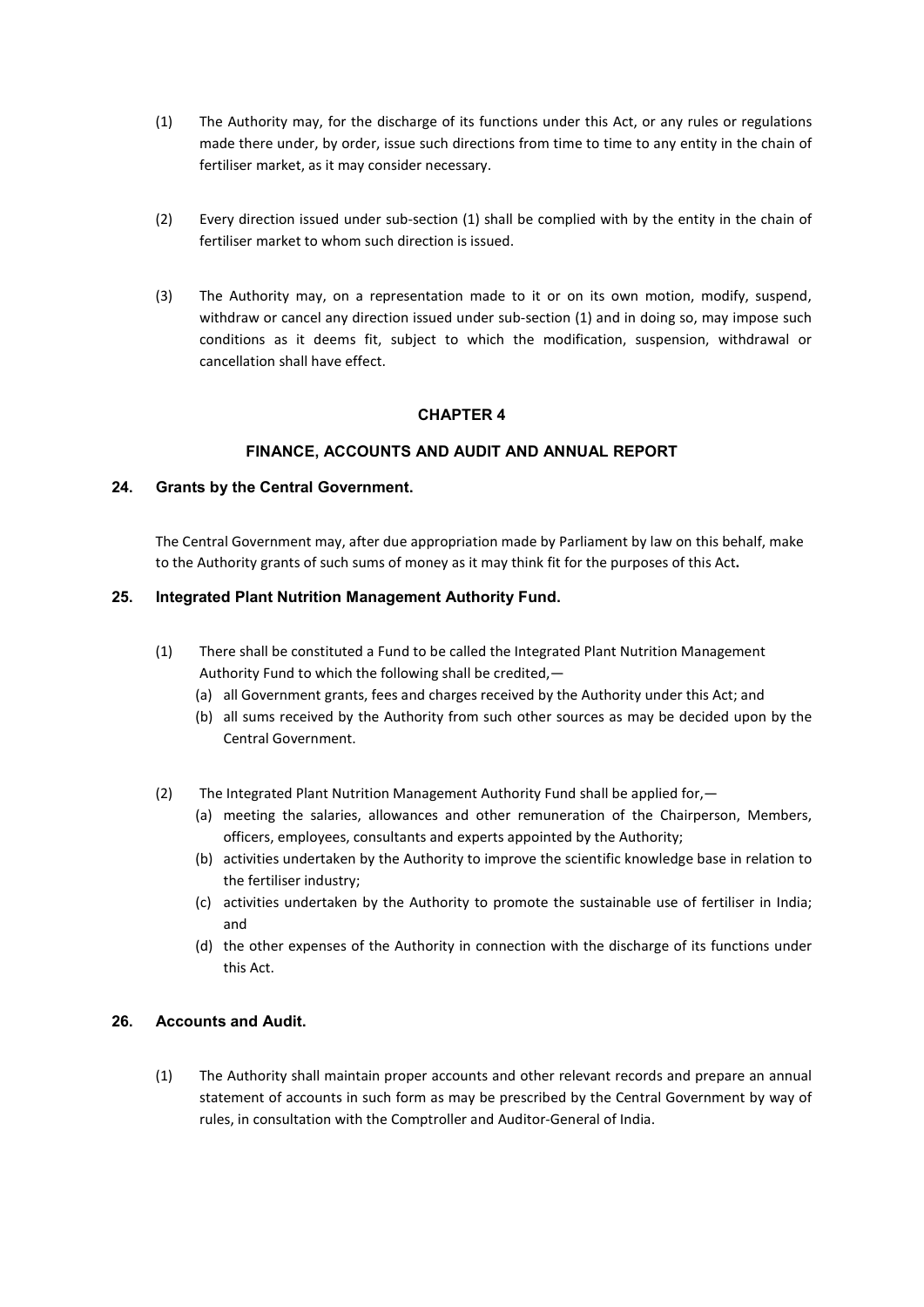- (2) The accounts of the Authority shall be audited annually by the Comptroller and Auditor-General of India at such intervals as may be specified by him and any expenditure incurred in connection with such audit shall be payable by the Authority to the Comptroller and Auditor-General.
- (3) The Comptroller and Auditor-General of India and any person appointed by him in connection with the audit the accounts of the Authority under this Act shall have the same rights and privileges and authority in connection with such audit as the Comptroller and Auditor-General generally has in connection with the audit of Government accounts, and in particular, shall have the right to demand production of books, accounts, connected vouchers and other documents and papers, and to inspect any of the offices of the Authority.
- (4) The accounts of the Authority, as certified by the Comptroller and Auditor-General of India or any other person appointed by him in this behalf, together with the audit report thereon shall be forwarded annually to the Central Government by the Authority and the Central Government shall cause the audit report to be laid, as soon as may be after it is received, before each House of Parliament.

# 27. Furnishing of returns etc. to the Central Government.

- (1) The Authority shall furnish to the Central Government at such time and in such form and manner as may be prescribed by the Central Government by way of rules, or as the Central Government may direct, such returns and statements and such particulars in regard to any proposed or existing programme for the promotion of awareness of innovative or alternative fertilisers, research and development of such fertilisers, as the Central Government may, from time to time require.
- (2) The Authority shall prepare once every year in such form and at such time as may be prescribed by the Central Government by way of rules, an annual report giving a summary of its activities during the previous year and copies of the report shall be forwarded to the Central Government.
- (3) A copy of the report prepared under sub-section (1) shall be laid, as soon as may be after it is received, before each House of the Parliament.
- (4) A copy of the report prepared under sub-section (1) shall also be made publicly available by the Authority.

#### CHAPTER 5

# REGISTRATION OF MANUFACTURERS, DEALERS AND RETAILERS

#### 28. Application for Registration as a Manufacturer of Fertilisers.

(1) No person shall sell, or offer for sale any fertiliser at any place as a manufacturer without being registered to carry on such business in the manner specified by regulations issued by the Authority in consultation with the State Governments.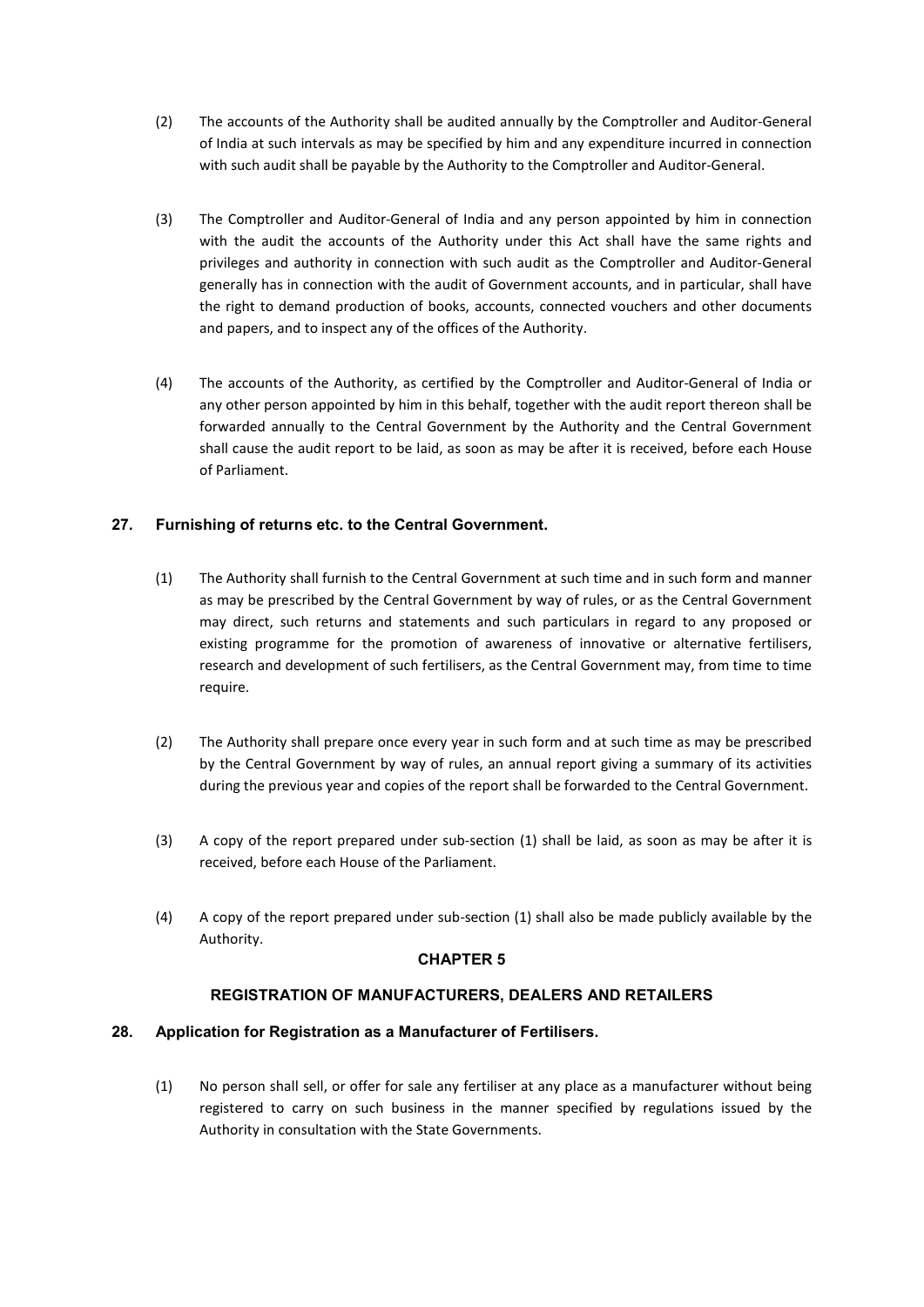- (2) In the event that the application for registration as a manufacturer is being made by a manufacturer that sells, or offers to sell any fertiliser:
	- (a) in not more than one State, then such application shall be made to the State Controller of the State in which the manufacturer intends to sell or offer to sell such fertiliser; or
	- (b) in more than one State, then such application shall be made to the Authority,

where every such application for registration as a manufacturer shall be made in such form and manner, containing such particulars, and accompanied by such fee as may be specified by regulations issued by the Authority.

- (3) Every such application received by the Authority or the State Controller, as the case may be, and as set out under sub-section (2) shall be acknowledged within fifteen days of its receipt.
- (4) On receipt of the application under clause (a) of sub-section (2), the State Controller may, on being satisfied that the application conforms with all requirements specified under sub-section (1) grant a certificate of registration to the applicant, or else, reject by order such application:

Provided that no order rejecting the application shall be made without giving an opportunity to be heard to the applicant:

Provided further that every such order shall be communicated to the applicant within a period of thirty days.

(5) On receipt of the application under clause (b) of sub-section (2), the Authority may, on being satisfied that the application conforms with all requirements specified under sub-section (1) grant a certificate of registration to the applicant, or else, reject by order such application:

Provided that no order rejecting the application shall be made without giving an opportunity to be heard to the applicant:

Provided further that every such order shall be communicated to the applicant within a period of thirty days.

- (6) The Authority or the State Controller, as the case may be, shall issue a certificate of registration to the applicant in such form and manner and subject to such terms and conditions as may be specified by regulations.
- (7) The Authority or the State Controller, as the case may be, may by order, suspend or cancel the certificate of registration granted to a manufacturer on any of the following grounds: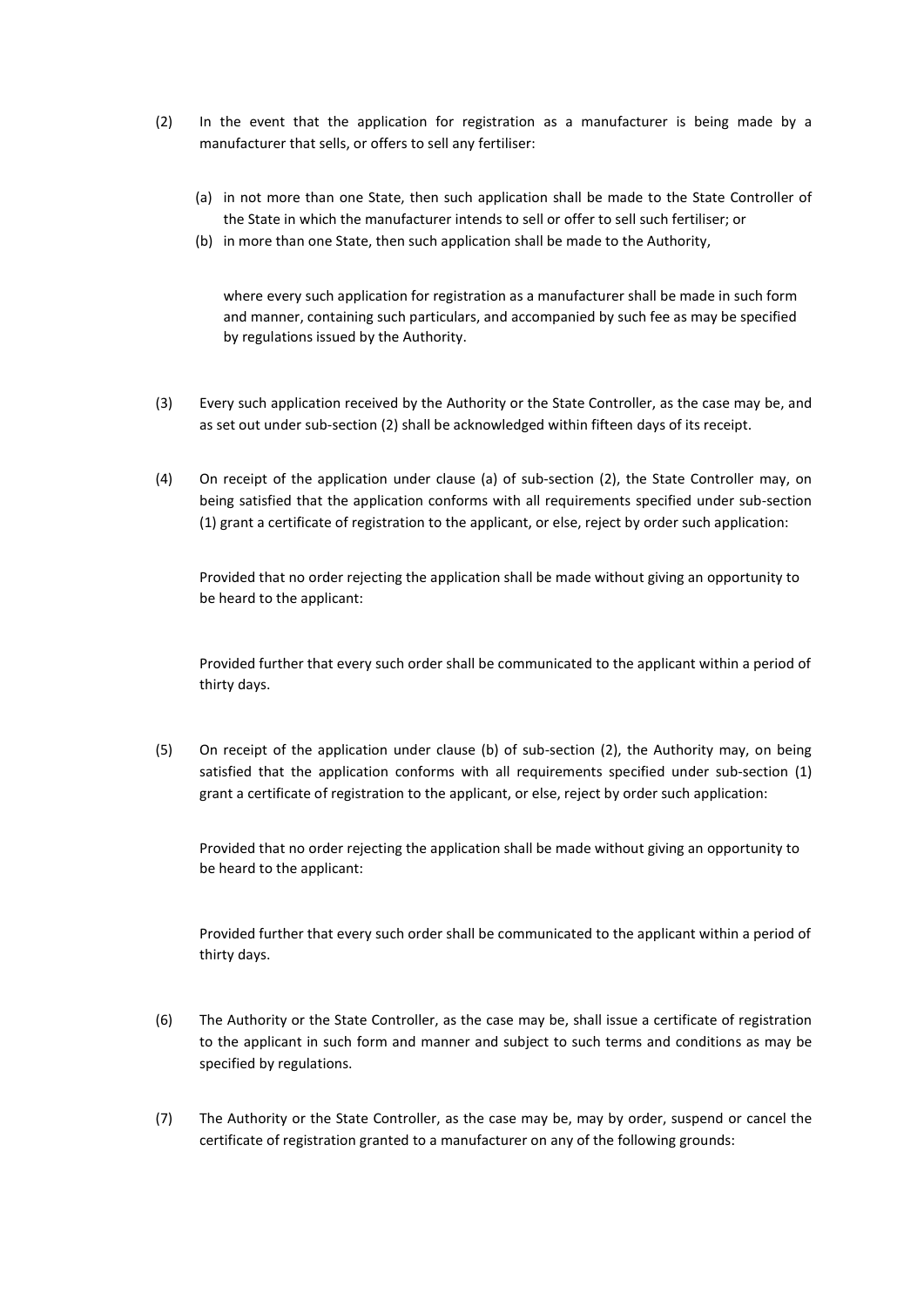- (a) that it has obtained registration by making a false statement or misrepresentation of facts or by any other unlawful means;
- (b) that it has contravened any of the provisions of the Act or any rules or regulations made thereunder;
- (c) that it has sold or offered to sell a misbranded fertiliser;
- (d) that it has published, or is a party to the publication of an advertisement that is likely to mislead as to the nature or substance or quality of any fertiliser or gives false guarantee or claim as to the efficacy of the fertiliser;
- (e) that it has sold, or offered to sell any substance as a fertiliser which cannot be considered a fertiliser within the meaning of this Act;
- (f) that it has sold, imported for sale or marketed any fertiliser which may be sub-standard as set out under this Act; or
- (g) on any other ground as may be specified by regulations.

Provided that no order shall be made under this sub-section unless the manufacturer concerned has been given a reasonable opportunity of being heard.

Provided further that in the event that the Authority or the State Controller, as the case may be, suspends or cancels the certificate of registration granted to a manufacturer on the ground specified under clause (b) of this sub-section, then any fresh application for registration shall not be considered for a period of three years.

#### 29. Registration of all dealers and retailers associated with the registered manufacturer.

Every manufacturer registered under this Act shall furnish a list of associated dealers and retailers to the Authority in the manner specified by way of regulations by the Authority.

#### 30. Registration of dealers and retailers.

- (1) No person shall sell or offer for sale or carry on the business of selling any fertiliser at any place as a dealer or retailer without being registered to carry on such business in the manner specified by the Authority in consultation with the State Governments.
- (2) Every application for registration for a dealer or retailer shall be made to the relevant State Controller in such form and manner, containing such particulars, and accompanied by such fee as may be specified by regulations.
- (3) Every applicant for registration under sub-section (2) must also declare a nominee at the time of making the application.
- (4) Every such application for registration received by a State Controller shall be acknowledged within such period of time as may be set out under regulations.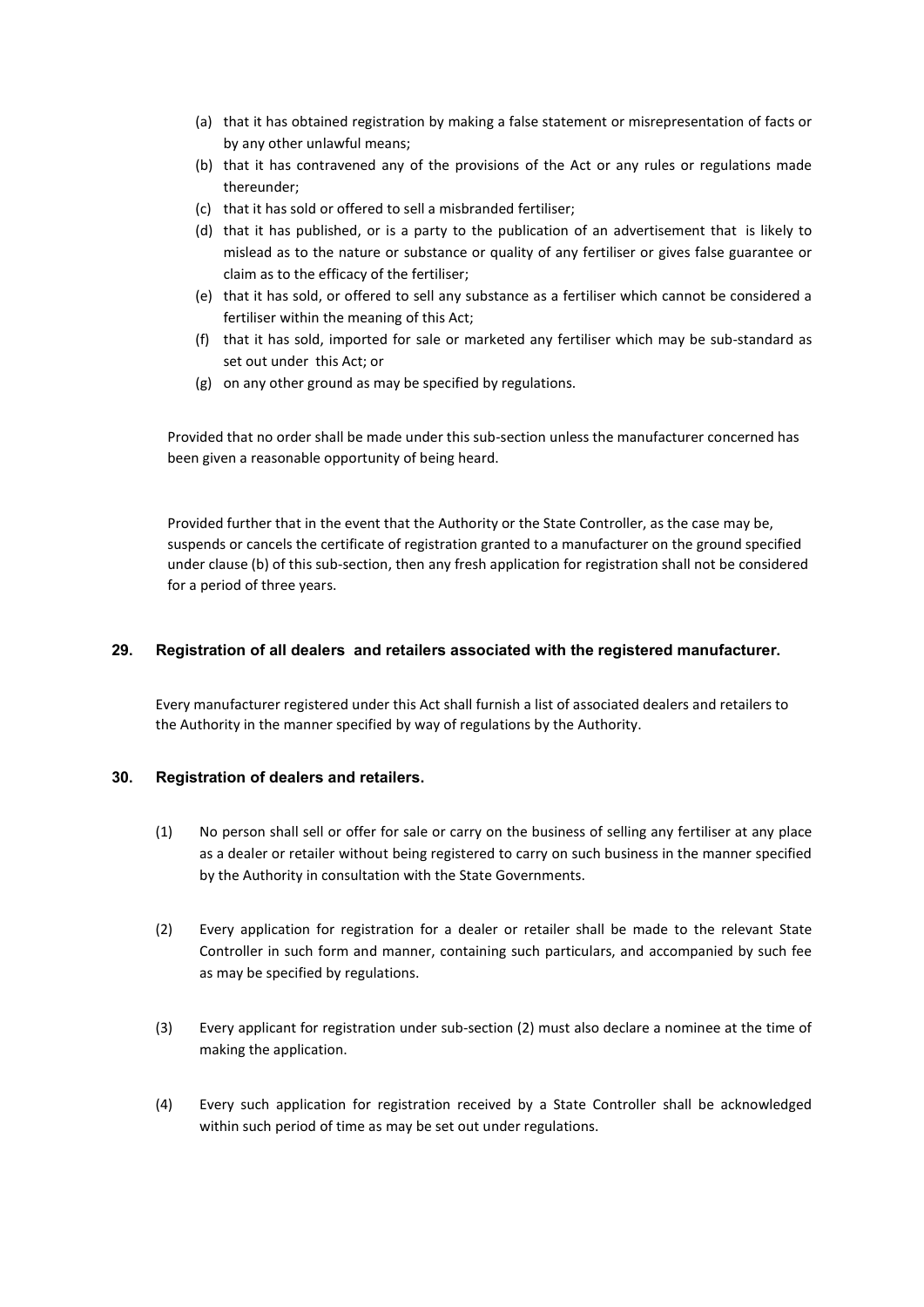(5) On receipt of an application for registration under sub-section (2) above, the State Controller, on being satisfied that the application conforms with all requirements specified under sub-section (2) shall grant registration to the applicant, or else, reject by order, such application:

Provided that no order rejecting the application shall be made without giving an opportunity to be heard to the applicant.

Provided further that every order so made shall be communicated to the applicant within a period of fifteen days.

- (6) The State Controller may grant registration to a dealer or to a retailer in such form and manner as may be specified by regulations made by the Authority.
- (7) Every certificate of registration so issued by a State Controller shall be valid in perpetuity, and does not need to be renewed, except where required on the following grounds, namely:—
	- (a) Upon the death of the dealer or the retailer;
	- (b) The certificate of registration has been obtained by making false statements or by misrepresentation, or by any other unlawful means;
	- (c) The applicant for obtaining the certificate of registration has contravened any of the provisions of the Act or regulations or rules made thereunder; and
	- (d) On any other ground as may be specified by regulations.
- (8) Every dealer and retailer that has been registered or granted an authorisation letter under the provisions of the Fertiliser (Control) Order, 1985 shall be permitted to continue the business of selling fertilisers for the duration of validity of such authorisation letter.
- (9) Upon expiry of the term of the authorisation letter or registration granted as set out in subsection (8) of this section, the dealer or retailer shall re-apply for fresh registration in the manner set out under this section.
- (10) In the event of the death of a registration holder as under clause (a) of sub-section (7) of this section, the registration shall be transferred to the nominee of the registration holder, subject to the nominee meeting such qualifications as may be set out by regulations.
- (11) In the event that the nominee of the original registration holder does not meet the requisite conditions as set out under sub-section (9), then such nominee may file a fresh application for registration as set out in this Section.
- (12) The State Controller may, by order, suspend or cancel the certificate of registration granted to a dealer or retailer on any of the following grounds: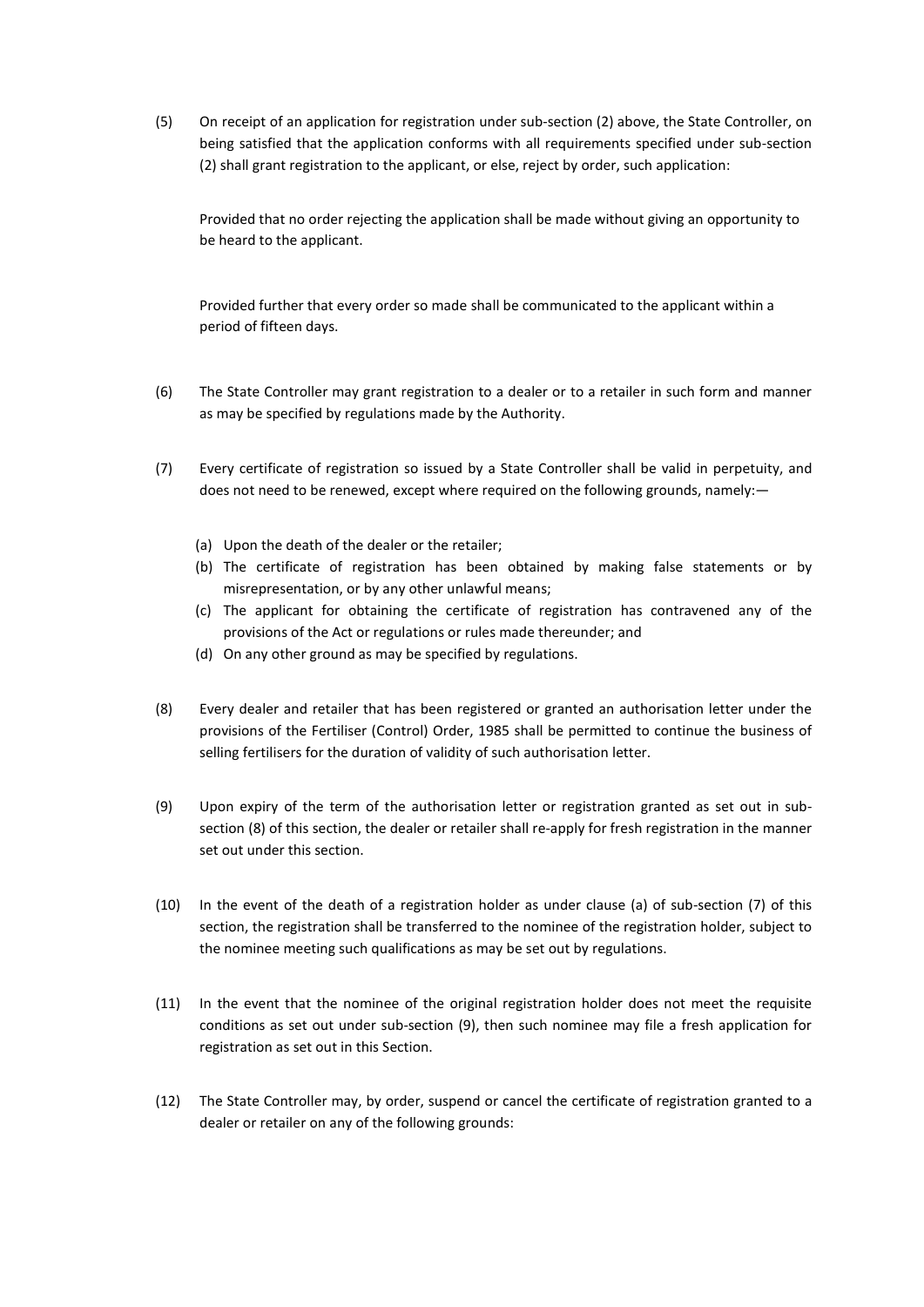- (a) that it has obtained registration by making a false statement or misrepresentation of facts or by any other unlawful means;
- (b) that it has failed to comply with the requirements of the rules made by the State Controller;
- (c) that it has contravened any of the provisions of the Act or any rules or regulations made thereunder;
- (d) that it has sold or offered to sell a misbranded fertiliser;
- (e) that it has published, or is a party to the publication of an advertisement that is likely to mislead as to the nature or substance or quality of any fertiliser or gives false guarantee or claim as to the efficacy of the fertiliser;
- (f) that it has sold, or offered to sell any substance as a fertiliser which cannot be considered a fertiliser within the meaning of this Act;
- (g) that it has sold, imported for sale or marketed any fertiliser which may be sub-standard as set out under this Act.

Provided that no order shall be made under this subsection unless the dealer or retailer concerned has been given a reasonable opportunity to be heard.

# CHAPTER 6

### GENERAL OBLIGATIONS OF MANUFACTURERS, IMPORTERS, RETAILERS AND DEALERS

### 31. Duties of Manufacturers, Importers, Fertiliser Marketing Entity, Retailers and Dealers.

It shall be the duty of every manufacturer, fertiliser marketing entity and importer to undertake the following actions, namely:

- (1) Ensuring the quality of their product by possessing the minimum standards of laboratory facilities, as may be specified from time to time by the Authority.
- (2) Appointing an officer within their organisation who will be responsible for ensuring compliance with the provisions of this Act.
- (3) Facilitating the Central Government in conducting random checks of quality of fertilisers, where such checks will be conducted as per the procedure specified by regulations made by the Authority.

# 32. Applicability of the Consumer Protection Act.

Nothing contained in this Act shall prevent a consumer who may be aggrieved by the purchase or use of a sub-standard, misbranded or spurious fertiliser from availing the rights and protections granted to a consumer as set out under the Consumer Protection Act, 2019 (35 of 2019).

# CHAPTER 7

# ENFORCEMENT OF THE ACT

#### 33. Enforcement of this Act.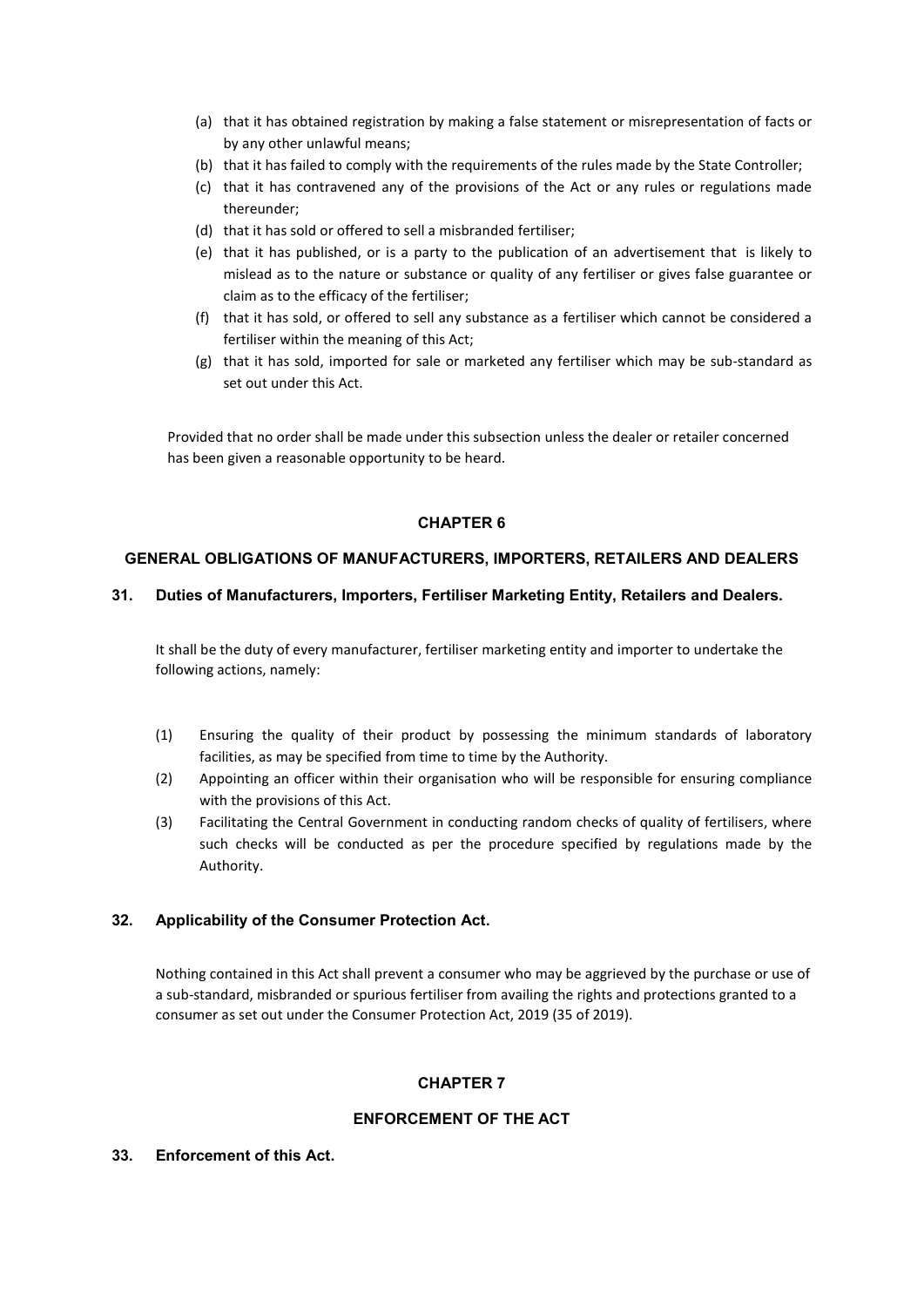The Authority, the Central Government and the State Government shall be responsible for the enforcement of this Act.

# 34. Central Government to take suomotu cognizance.

The Central Government has the power to take suomotu cognizance of any irregularities in the actions of manufacturers, dealers or retailers under this Act and to initiate action for inquiry or to direct the State Controller to inquire into the matter, as may be necessary.

# 35. Appointment of State Controllers of Fertilisers under the Act.

- (1) The State Government may appoint as State Controllers of Fertilisers for the purpose of this Act such persons and in such numbers as it may think fit.
- (2) The appointment shall be done by a notification in the Official Gazette.
- (3) The notification may define the limits of the area within which the State Controllers may exercise their jurisdiction.

### 36. Power of the Authority or State Controllers to call for information.

- (1) Without prejudice to the other provisions of this Act, the Authority or the State Controllers, as the case may be, may require a manufacturer, retailer or dealer, located within the limits of the area in which it may exercise its respective jurisdiction to provide such information as may be reasonably required by it for discharging its functions under this Act.
- (2) If the Authority or the State Controller, as the case may be, requires a manufacturer, retailer or dealer to provide any information under sub-section (1), it shall provide a notice in writing to the concerned party stating the reason for such requisition.
- (3) The Authority may, by way of regulations, specify the form and manner in which such information shall be provided by the manufacturer, retailer or dealer to it.
- (4) The State Government shall by way of rules, prescribe the form and manner in which such information shall be provided by the manufacturer, retailer or dealer to the State Controller.

# 37. Power of Authority or State Controllers to Conduct Inquiry.

(1) The Authority, may on its own, or on a complaint received by it, or if so directed by the Central Government inquire or cause to be inquire, if it has reasonable grounds to believe that: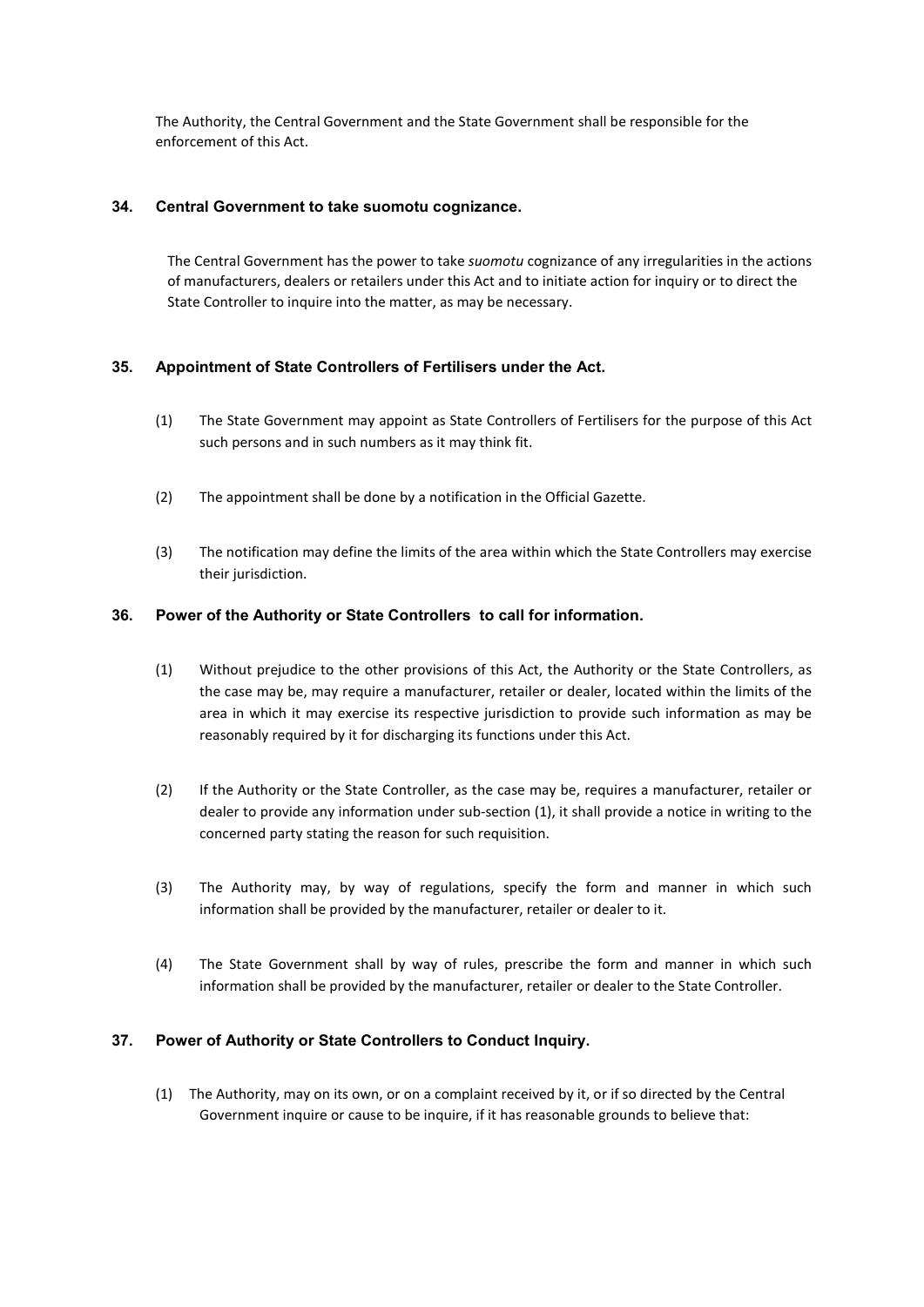(a) any activity of the manufacturer is being conducted in a manner that is detrimental to the interest of the purchasers of fertilisers; or

(b) any manufacturer has contravened any provision of this Act, or the rules or regulations made thereunder.

(2) The State Controller, on its own or on a complaint received by it, or if so directed by the Central Government inquire or cause to be inquired, if it has reasonable grounds to believe that:

> (a) any activity of the retailer, dealer, fertiliser marketing entity, or importer is being conducted in a manner that is detrimental to the interest of the purchasers of fertilisers; or

(b) any retailer, dealer, fertiliser marketing entity, or importer has contravened any provision of this Act, or the rules or regulations made thereunder.

#### 38. Appointment of Fertiliser Inspector

(1) The State Government, or the Central Government may, by notification in the Official Gazette, appoint such a number of persons, as it thinks necessary and possessing such technical and other qualifications as may be prescribed by way of rules issued by the Central Government to be Fertiliser Inspector for the purpose of this Act and any rules and regulations made thereunder.

Provided that no person who has any financial or other interest in the distribution, export, import, manufacture, exhibition for sale, sale or stocking of a fertiliser or in any fertiliser industry shall be appointed as a Fertiliser Inspector.

- (2) The State Controller may direct Fertiliser Inspectors appointed under sub-section (1) to inquire into the activities of such retailer, importer, fertiliser marketing entity or dealer as may be required under section 37.
- (3) The Authority may direct Fertiliser Inspectors appointed under sub-section (1) to inquire into the activities of such retailer, importer, fertiliser marketing entity or dealer as may be required under section 37.
- (4) The manner in which the Fertiliser Inspector may carry out their functions shall be prescribed by the Central Government in the form of rules.
- (5) The Fertiliser Inspector, while exercising their powers under this Section shall have the same powers as are vested in a civil court under the Code of Criminal Procedure (2 of 1974) in relation to search and seizure shall, so far as may be, apply to searches and seizures under this Act.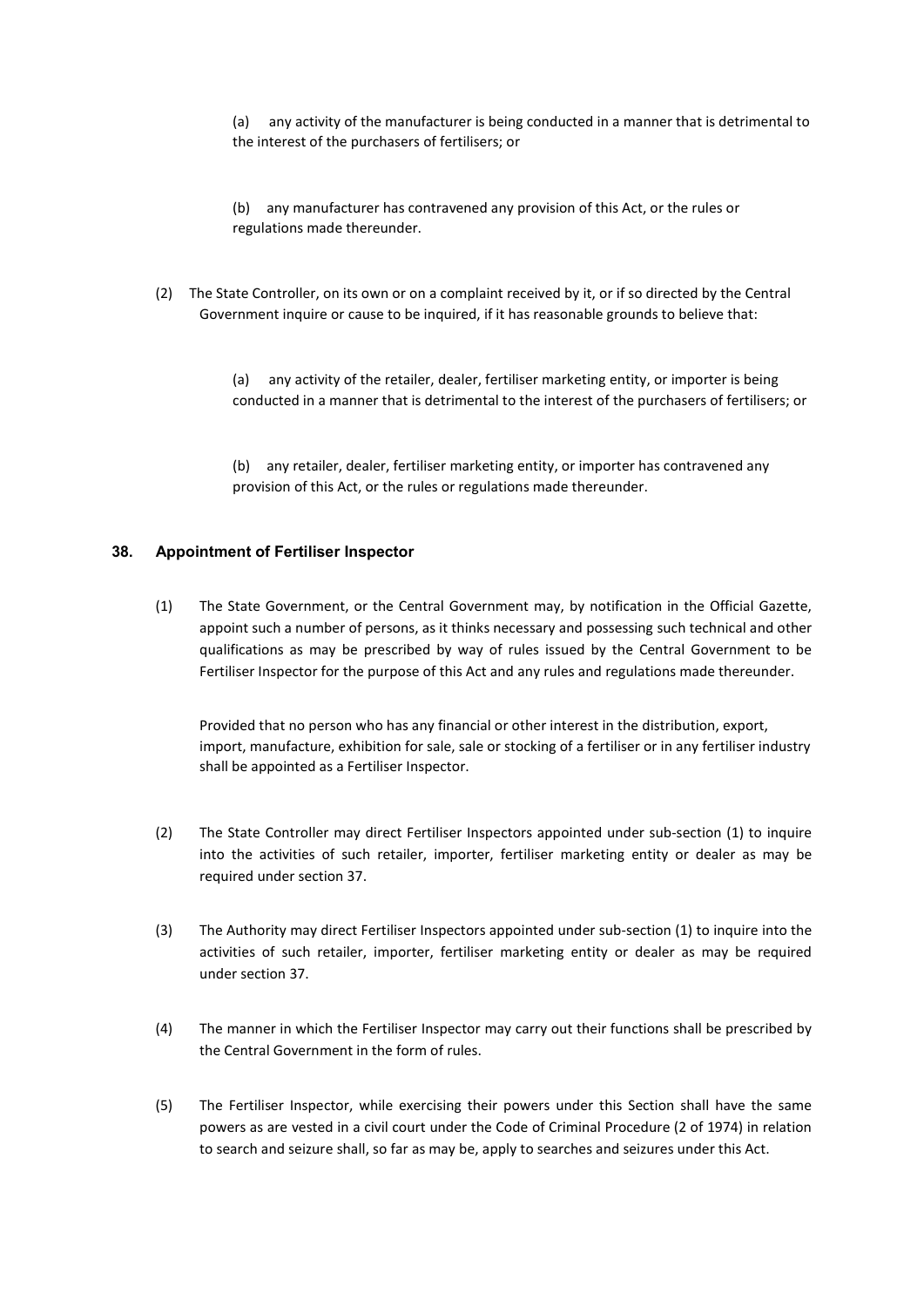### 39. Action to be taken by the Fertiliser Inspector pursuant to an inquiry.

- (1) Upon carrying out an inquiry pursuant to the manner prescribed by the Central Government as set out in sub-section (4) of section 38 above, the Fertiliser Inspector shall make a report detailing the results of such inquiry to the Authority or to the State Controller as the case may be.
- (2) The report as set out under sub-section (1) shall be made in such form and manner, and containing such information as may be prescribed by rules made by the Central Government.

### 40. Powers of Fertiliser Inspector.

- (1) A Fertiliser Inspector appointed under Section 38 may exercise the following powers for the purpose of securing compliance with this Act-
	- (a) require any manufacturer, importer, fertiliser marketing entity, wholesale dealer or retailer to provide any information in their possession with respect to the manufacture, storage and disposal of any fertiliser manufactured.
	- (b) draw samples of any kind of fertiliser as per the procedure prescribed by rules by the Central Government with respect to the kind of fertiliser.
	- (c) enter and search any premises where any kind of fertiliser is manufactured or imported or stored or exhibited for sale, if the Fertiliser Inspector has a reason to believe that any fertiliser has been or is being manufactured/imported, sold, offered for sale, stored, exhibited for sale or distributed in contravention to any of the provisions of this Act or the rules made under it.
	- (d) seize or confiscate any fertiliser which the Fertiliser Inspector has a reason to believe contravenesthe standards of quality established by this Act.
	- (e) seize any books of accounts or documents relating to manufacture, storage or sale of fertilisers, etc. in respect of which the Fertiliser Inspector has a reason to believe that contravention of any provision of this Act has been or is being or is about to be committed.
- (2) The Fertiliser Inspector shall give a receipt for the seized fertilisers or books of accounts to the person from whom they were seized.
- (3) The seized books of account or documents shall be returned to the person from whom they were seized after copies or their extracts have been taken.
- (4) Where any offence punishable under Section 41 has been committed, the consignment of the fertilisers in respect of which the offence has been committed shall be liable to confiscation.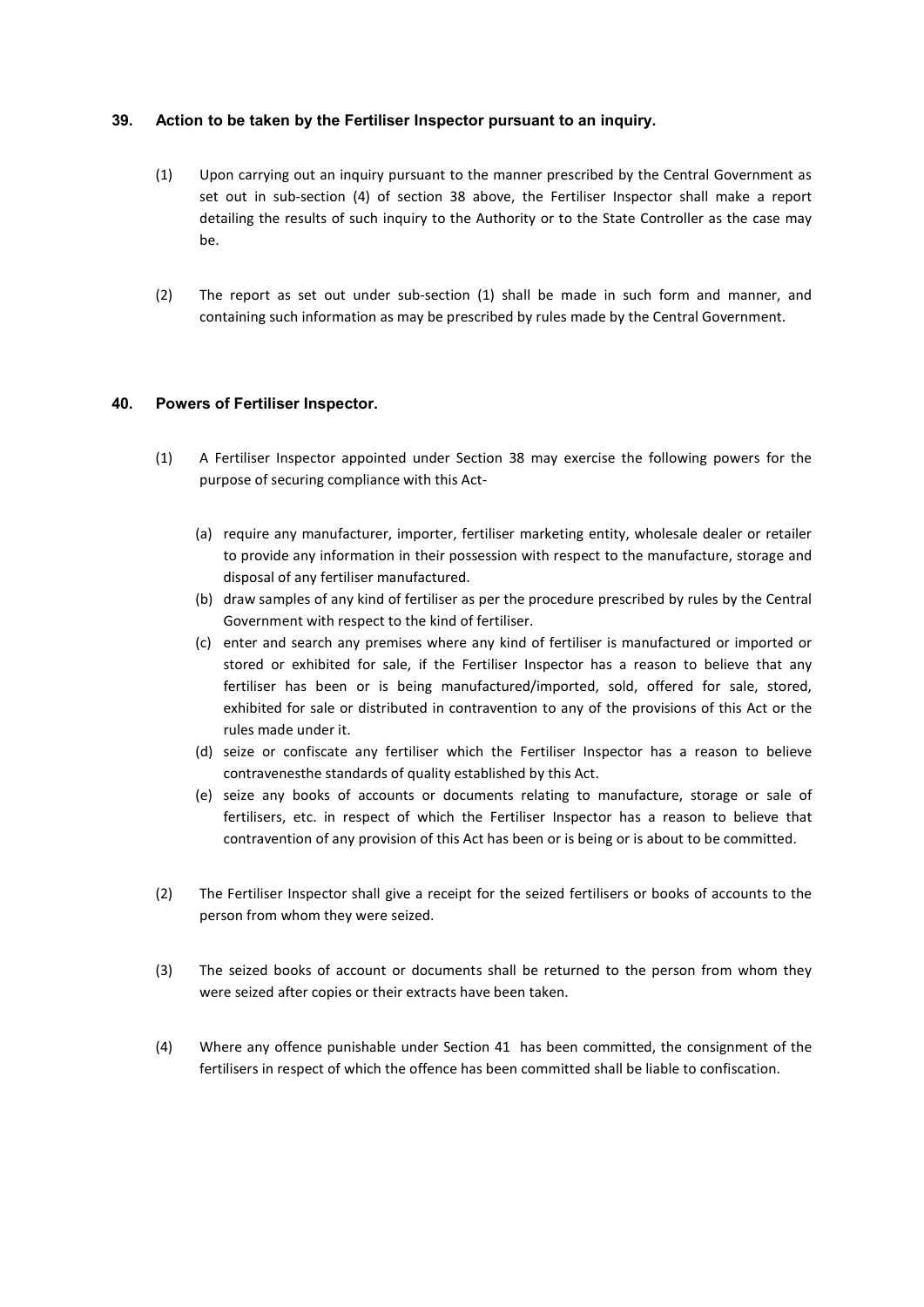# CHAPTER 8

#### OFFENCES AND PENALTIES

#### 41. Offences under this Act.

- (1) Any manufacturer who fails to comply with laboratory requirements that are specified by way of regulations issued by the Authority under this Act, shall be liable to have its certificate of registration of manufacture cancelled and shall be punishable with a fine which may extend to ten lakhs rupees.
- (2) any manufacturer, retailer, importer, or dealer that sells, distributes or retails a misbranded fertiliser shall be punishable with imprisonment for a term not less than six months but which may extend to three years and also with a fine that may extend to twenty lakh rupees.
- (3) any manufacturer, retailer, importer, or dealer that retains, removes or tampers with any fertiliser, package or labelling or advertising material or other thing that has been seized under this Act, shall be punishable with imprisonment for a term not less than one month and also with a fine which may extend to five lakh rupees.
- (4) any person without a reasonable excuse, resists, obstructs, or attempts to obstruct, impersonate, threaten, intimidate or assault any officer of the Authority or any other person vested with the power to enforce the provisions of this Act, shall be punishable with imprisonment for a term not less than one month and also with a fine which may extend to five lakh rupees.
- (5) any manufacturer, dealer, retailer, importer or fertiliser marketing entity who contravenes any provisions of this Act or the rules or regulations made thereunder, for the contravention of this no penalty has been separately provided in this Chapter, shall be liable to a fine which may extend to five lakh rupees.
- (6) any manufacturer, retailer, importer, fertiliser marketing entity or dealer that sells, distributes or retails a spurious fertiliser shall be punishable with imprisonment for a term not less than six months but which may extend to three years and also with fine which may extend to twenty lakh rupees.
- (7) any manufacturer who is required to obtain a certificate of registration sells any fertiliser without the necessary certificate of registration, shall be punishable with a fine which may extend to twenty lakh rupees.
- (8) any manufacturer, dealer or retailer sells, imports for sale, or markets any fertiliser which has been defined as sub-standard under this Act in a manner that contravenes the rules by which regularisation of such sub-standard fertilisers may be done as set out under sub-section (4) of section 6, he shall be punishable with a fine which may extend to twenty lakh rupees.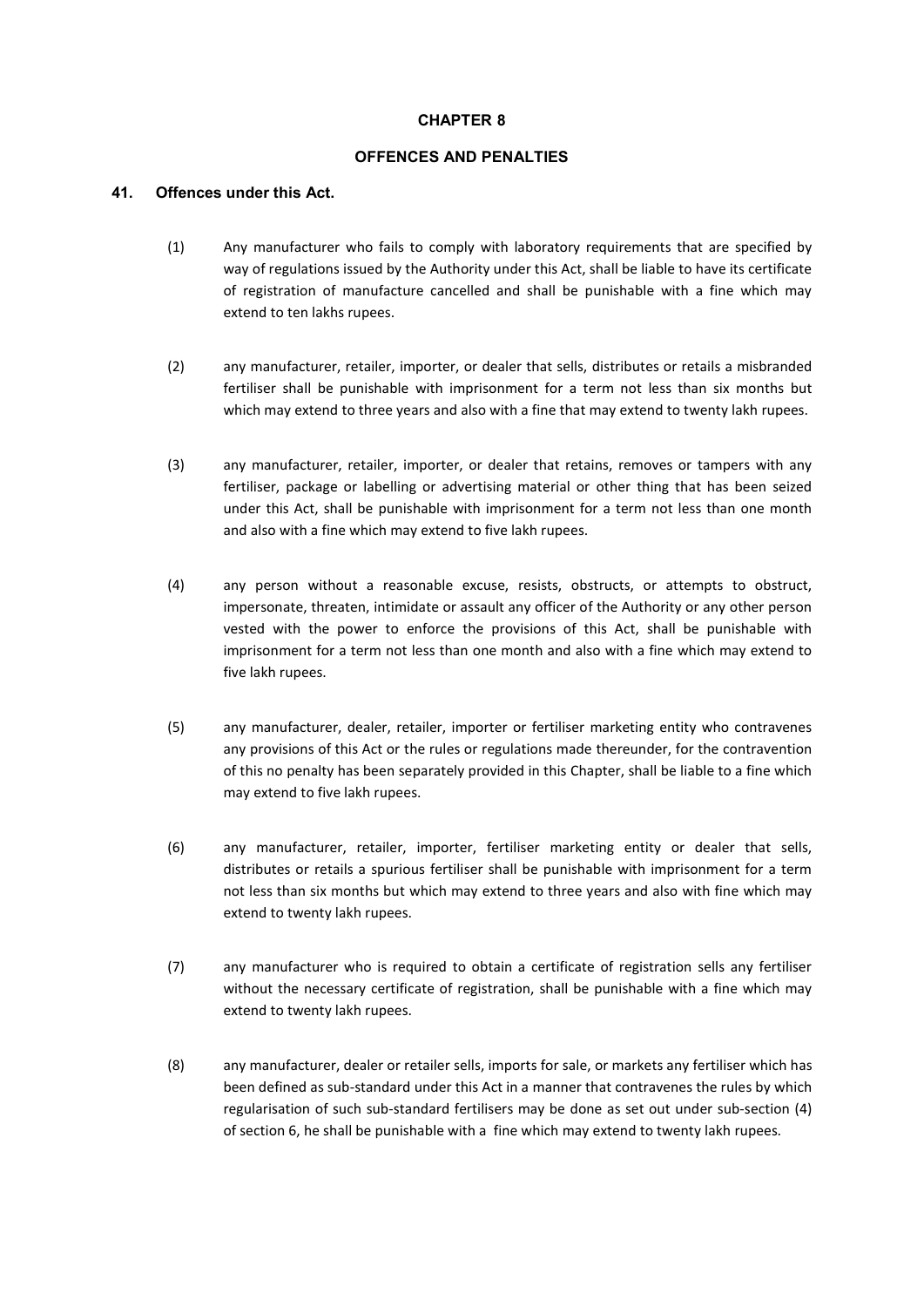### 42. Power to initiate an action for prosecution.

- (1) The State Controller or the Authority, as the case may be, after scrutiny of the report of Fertiliser Inspector under section 39shall decide as to whether the contravention is punishable with imprisonment or fine in case contravention is punishable with imprisonment then he shall direct by order within fifteen days to the Fertiliser Inspector for initiating an action for prosecution in the manner prescribed by the Central Government.
- (2) No prosecution under this chapter shall be instituted except by:
	- (a) a Fertiliser Inspector; or
	- (b) any gazette officer of the Central Government or a State Government authorized in writing in this behalf by the Central Government or a State Government or by a general or special order made in this behalf by that Government; or
	- (c) the person aggrieved; or
	- (d) a recognized consumer association whether such a person is a member of that association or not.
- (3) Save otherwise provided in this Act, no court inferior to a Court of Session shall try an offence punishable under this Chapter.
- (4) Nothing contained in this Chapter shall be deemed to prevent any person from being prosecuted under any other law for any act or omission which constitutes an offence under this Chapter.

#### 43. Cognizance of offences by court.

No cognizance shall be taken by a competent court of any offence under Section 41except on a complaint filed by the Authority or State Controller as the case may be or any other officer authorised by the Authority or the State Controller in this behalf.

#### 44. Offences by companies.

(1) Where an offence under this Act which has been committed by a company, every person who, at the time the offence was committed was in charge of, and was responsible to, the company for the conduct of the business of the company, as well as the company, shall be deemed to be guilty of the offence and shall be liable to be proceeded against and punished accordingly.

Provided that where a company has different establishments or branches or different units in any establishment or branch, the concerned Head or the person in-charge of such establishment, branch, unit nominated by the company as responsible for quality of fertiliser shall be liable for contravention in respect of such establishment, branch or unit.

Provided further that nothing contained in this sub-section shall render any such person liable to any punishment provided in this Act, if he proves that the offence was committed without their knowledge or that he exercised all due diligence to prevent the commission of such offence.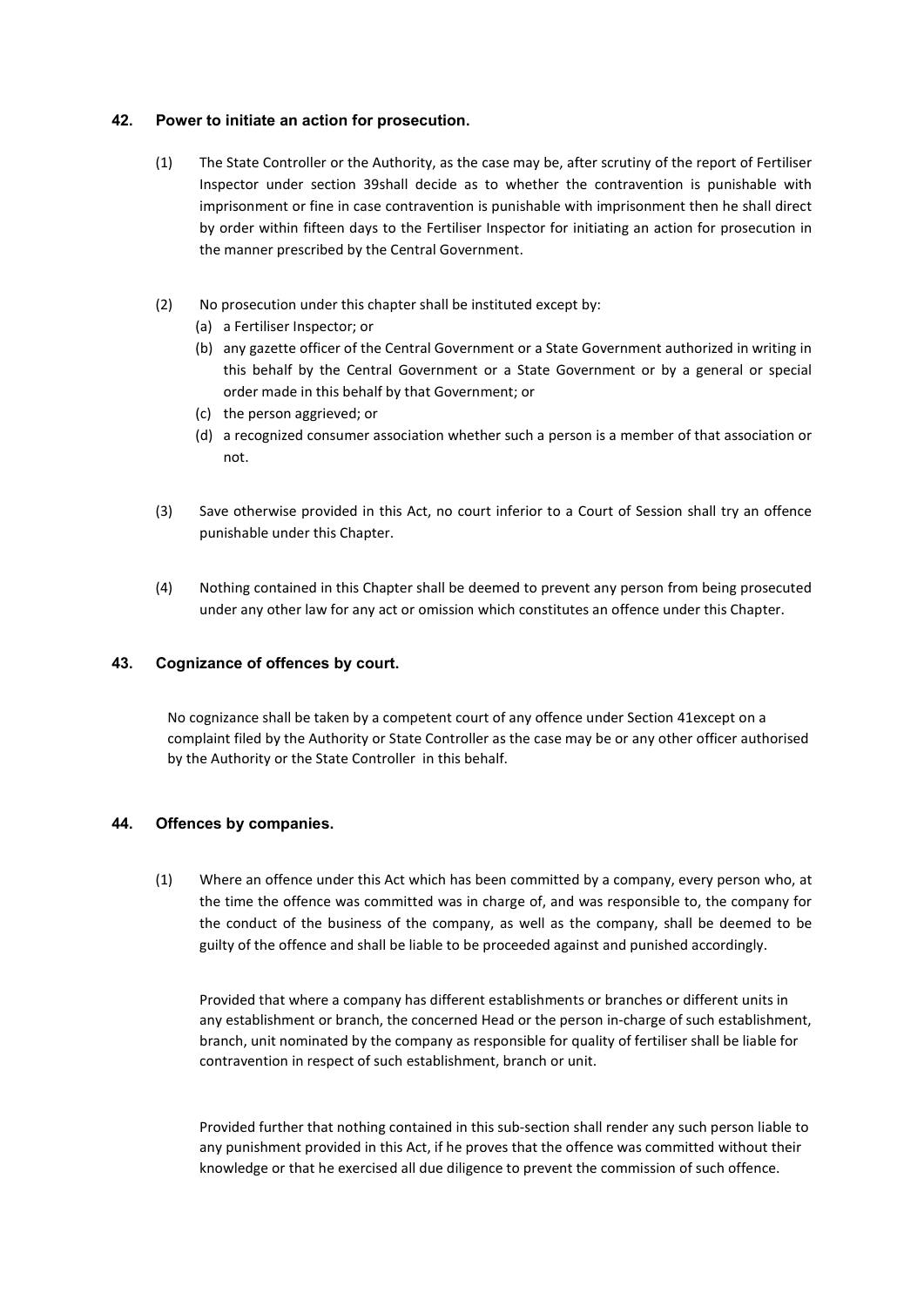(2) Notwithstanding anything contained in sub-section (1), where an offence under this Act has been committed by a company and it is proved that the offence has been committed with the consent or connivance of or is attributable to any neglect on the part of, any director, manager, secretary or other officer of the company, such director, manager, secretary or other officer shall also be deemed to be guilty of that offence and shall be liable to be proceeded against and punished accordingly.

Explanation.—For the purpose of this section,

- (a) "company" means anybody corporate and includes a firm or other association of individuals; and
- (b) "director", in relation to a firm, means a partner in the firm.

#### 45. Civil Court not to have jurisdiction.

No civil court shall have jurisdiction to entertain any suit or proceeding in respect of any matter which an appellate authority constituted under this Act is empowered by or under this Act to determine, and no injunction shall be granted by any court or other authority in respect of any action taken or to be taken in pursuance of any power conferred by or under this Act.

#### 46. Compounding of Offences.

(1) Notwithstanding anything contained in the Code of Criminal Procedure, 1973 (2 of 1974), any offence committed for the first time, punishable under this Act, not being an offence punishable with imprisonment only, or with imprisonment and also with fine, may, either before or after the institution of any prosecution, be compounded by an officer so authorised by the Authority or the appropriate State Controller, in such manner as may be prescribed by way of rules issued by the Central Government:

Provided that the sum so specified shall not in any case exceed the maximum amount of the fine which may be imposed under section 41 for the offence so compounded; and any second or subsequent offence committed after the expiry of a period of three years from the date on which the offence was previously compounded shall be deemed to be an offence committed for the first time.

- (2) Every officer referred to in sub-section (1) shall exercise the powers to compound an offence, subject to the direction, control and supervision of the Authority.
- (3) Every application for the compounding of an offence shall be made in such manner as may be prescribed by way of rules issued by the Central Government.
- (4) Where any offence is compounded before the institution of any prosecution, no prosecution shall be instituted in relation to such offence against the offender in relation to whom the offence is so compounded.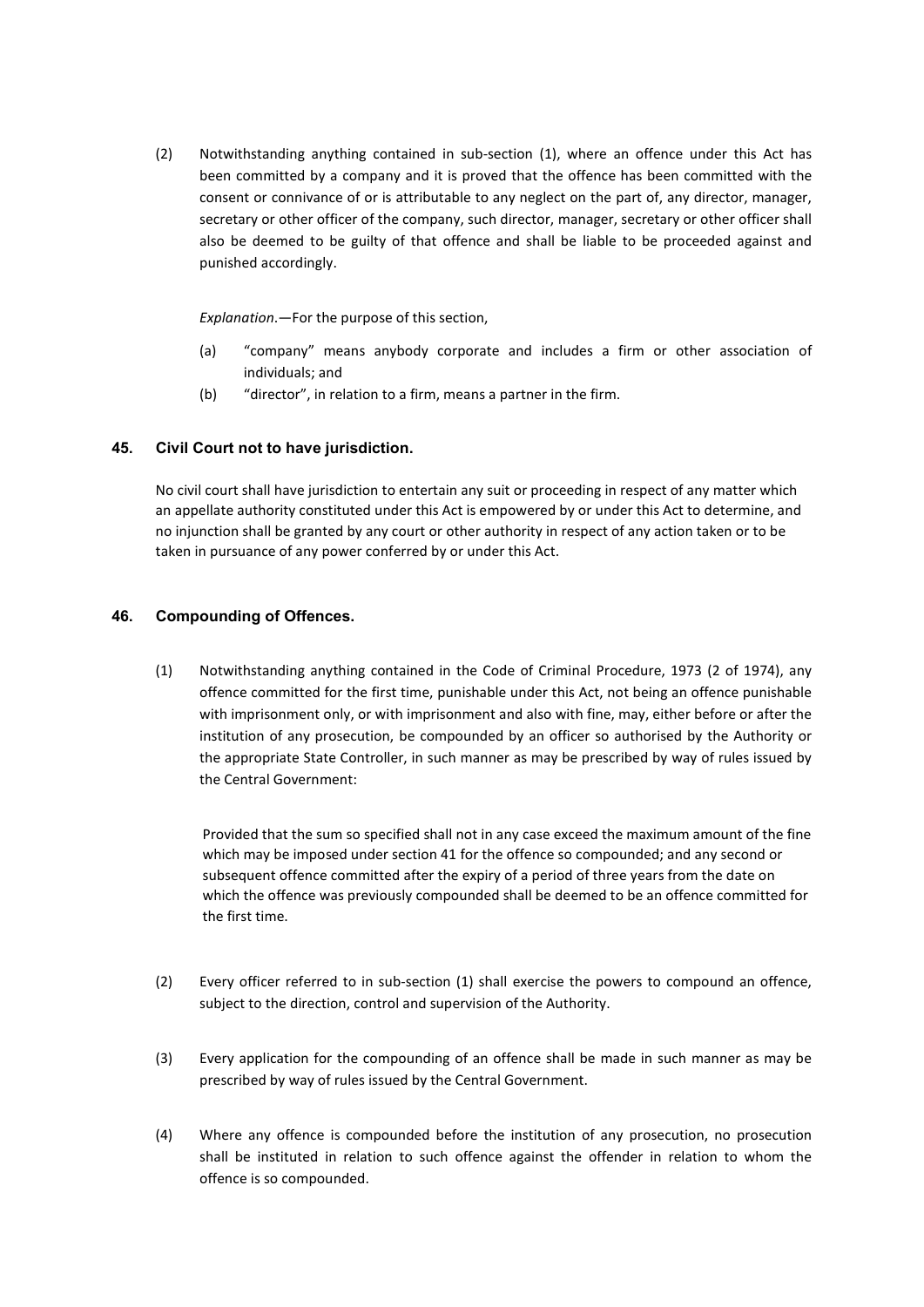# 47. Appeals at Central Government Level.

(1) Where the act of suspension or cancellation of the certificate of registration of a manufacturer by the Authority has a detrimental effect on the allocation of fertilisers to any State as directed by the Central Government in the manner set out under Section 12 of this Act, the Central Government may:

> (a) direct the Authority to furnish a detailed report providing a statement of reasons and the nature of contravention by the manufacturer which led the Authority to suspend or cancel the certificate of registration of such manufacturer; and

(b) upon examining the detailed report submitted by the Authority, as under clause (a) of this sub-section, pass such order as it may consider appropriate, confirming, modifying or annulling the order of the Authority.

Provided that if the report called by the Central Government is not received from the Authority within a period of fifteen days from the date of issue of the communication, the Central Government may decide the case without the report, on merit.

(2) Where any person is aggrieved by or does not agree with the results of the analysis report of the NABL certified or accredited laboratories, then such person may appeal within a period of thirty days from the receipt of such analysis report,

> (a) to the Central Government in the event that the Authority has directed the Fertiliser Inspector to draw the sample; or

(b) to the State Government in the event that the State Controller has directed the Fertiliser Inspector to draw the sample.

Provided that the Central Government or the State Government, as the case may be, may entertain an appeal after the expiry of said period of thirty days from the date of the order appealed, if the delay was caused due to a valid reason.

(3) The State Governments or any person aggrieved by any direction, decision or order made by the Authority may prefer an appeal to the Central Government.

# 48. Appeal at the State Government level.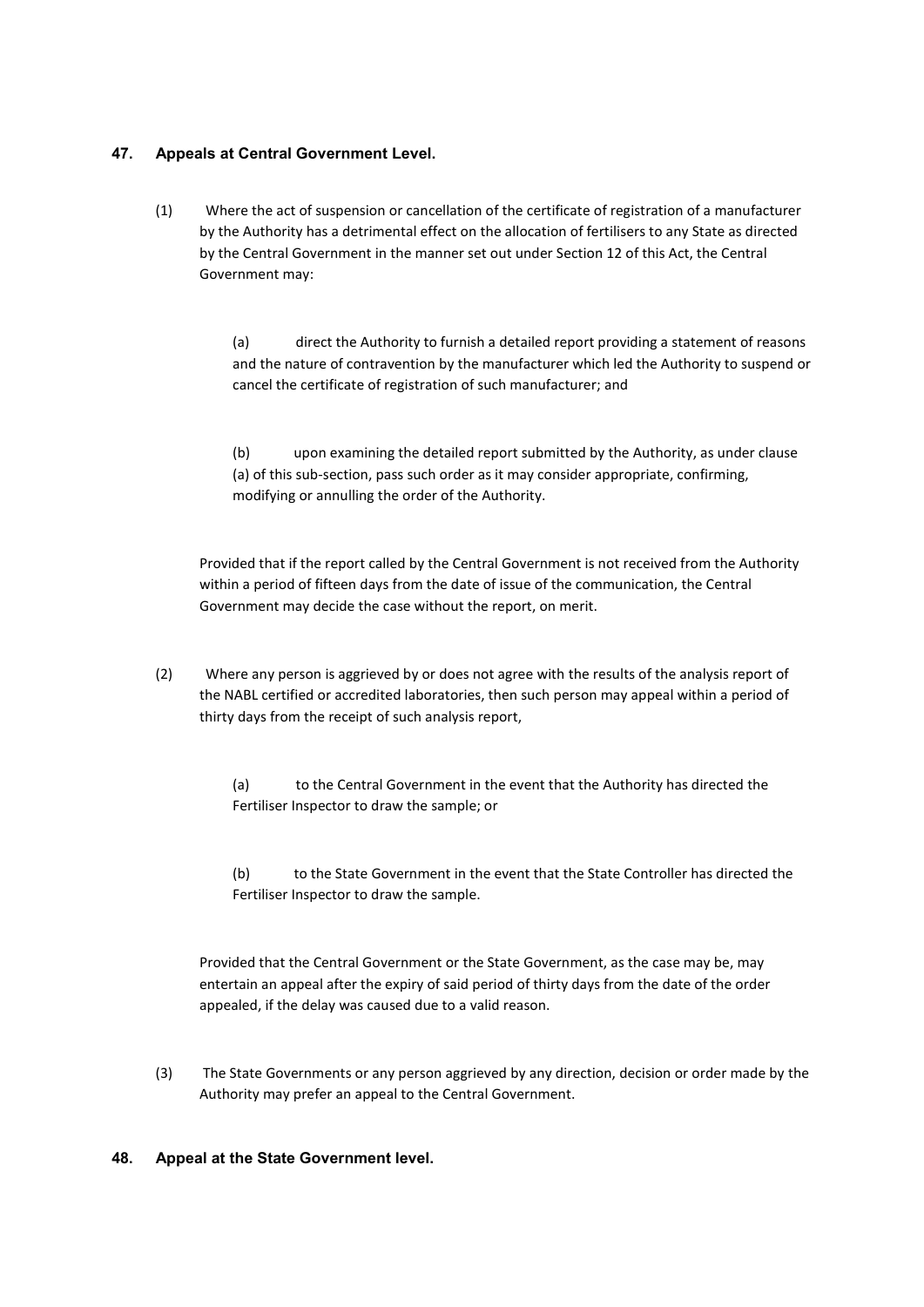The State Government shall, by notification in the Official Gazette, specify such authority as the Appellate authority before whom the appeals may be filed within thirty days from the date of the order appealed against by any person, aggrieved by the order or action of the State Controller suspending or cancelling the registration of retailer or dealer

### 49. Recovery of Amounts.

All sums realised by way of penalties under this Act shall be credited to the Consolidated Fund of India.

#### CHAPTER 9

#### **MISCELLANEOUS**

#### 50. Power of the Central Government to issue directions in certain circumstances.

- (1) The Central Government may give such directions to the Authority or any State Government as may appear to the Central Government to be necessary for executing in the State any of the provisions of this Act or any rule or an order made there under.
- (2) Without prejudice to the foregoing provisions of this Act, the Authority or the State Government, as the case may be, shall, in exercise of its powers or the performance of its functions under this Act be bound by such directions on questions of policy, as the Central Government may give, in writing to it, from time to time:

Provided that the Authority or the State Government, as the case may be, shall, as far as practicable, be given an opportunity to express its views before any direction is given under this sub-section:

Provided further that nothing in this section shall empower the Central Government to issue directions pertaining to technical or administrative matters undertaken by the Authority.

(3) The decision of the Central Government, whether a question is one of policy or not, shall be final.

# 51. Members, officers, etc., of the Integrated Plant Nutrition Management Authority of India to be public servants.

The Chairperson, Members, officers and other employees of the Integrated Plant Nutrition Management Authority of India while acting or purporting to act in pursuance of the provisions of this Act, or of any rule or regulation made thereunder shall be deemed to be public servants within the meaning of section 21 of the Indian Penal Code (45 of 1860).

#### 52. Protection of action to be taken in good faith.

No suit, prosecution or other legal proceeding shall lie against the Integrated Plant Nutrition Management Authority of India or any member or any officer, or other employees of the Integrated Plant Nutrition Management Authority of India, or against the Central or State Government or any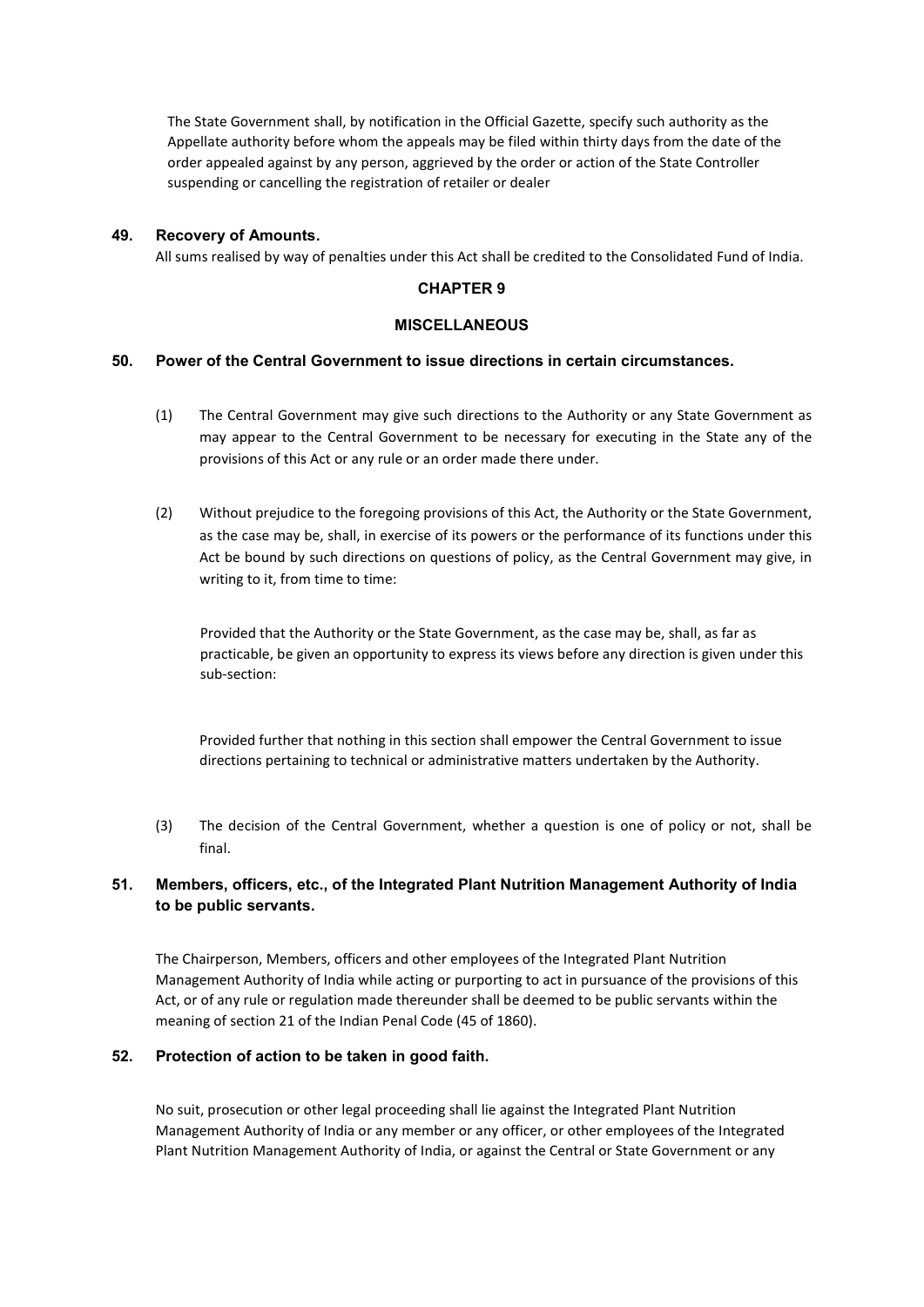officer of such Governments for anything which is in good faith done or intended to be done under this Act or the rules or regulations made thereunder.

### 53. Power of the Central Government to make rules.

- (1) The Central Government may, by notification, make rules to carry out the provisions of this Act.
- (2) In particular, and without prejudice to the generality of the foregoing power, such rules may provide for all or any of the following matters, namely:
	- (a) The permitted levels of nutrient content that a fertiliser must have in order to not be considered sub-standard as under clause (bb) of sub-section (1) of section 2;
	- (b) manner of regularising sub-standard fertiliser for sale as under sub-section (4) of section 6;
	- (c) manner of transporting fertilisers from one state to another under section 13;
	- (d) duties to be performed by the chairperson of the Authority as under sub-section (3) of section 15;
	- (e) procedure to be followed by the Selection Committee for recommending names under subsection (5) and procedure for the appointment of all other members under sub-section (6) of section 15;
	- (f) salaries and allowances payable to, and other terms and conditions of appointment of Chairperson and members under sub-section (2) of section 16;
	- (g) the time and place for, and the rules and procedures in regard to, transaction of business at the meetings of the Authority under section 19;
	- (h) the form and manner of the annual statement of accounts for audits under sub-section (1) of section 26;
	- (i) the form and manner for returns, statements, and particulars are to be furnished to the Central Government under sub-section (1) and form and time of annual report under subsection (2) of section 27;
	- (j) requisite technical and other qualifications to be appointed as a Fertiliser Inspector under sub-section (1) of section 38;
	- (k) manner of carrying out the functions assigned to a Fertiliser Inspector under sub-section (4) of section 38;
	- (l) form and manner of the report detailing the results of inquiry conducted by the Fertiliser Inspector under sub-section (2) of section 39;
	- (m) procedure for Fertiliser Inspector with respect to drawing samples of any fertiliser under clause (b) of sub-section (1) of section 40;
	- (n) manner of initiating an action for prosecution by State Controller or Authority under subsection (1) of section 42;
	- (o) manner of compounding punishment of an accused under sub-section (1) of section 46;
	- (p) manner of application for compounding an offence under sub-section (3) of section 46.

### 54. Power of the State Government to make rules.

- (1) The State Government may, after consultation with the Authority and subject to the condition of previous publication, by notification in the official Gazette make rules for the purpose of giving effect to the provisions of this Act and not inconsistent with the rules, if any, made by the Central Government.
- (2) In particular and without prejudice to the generality of the foregoing power, such rules may provide for: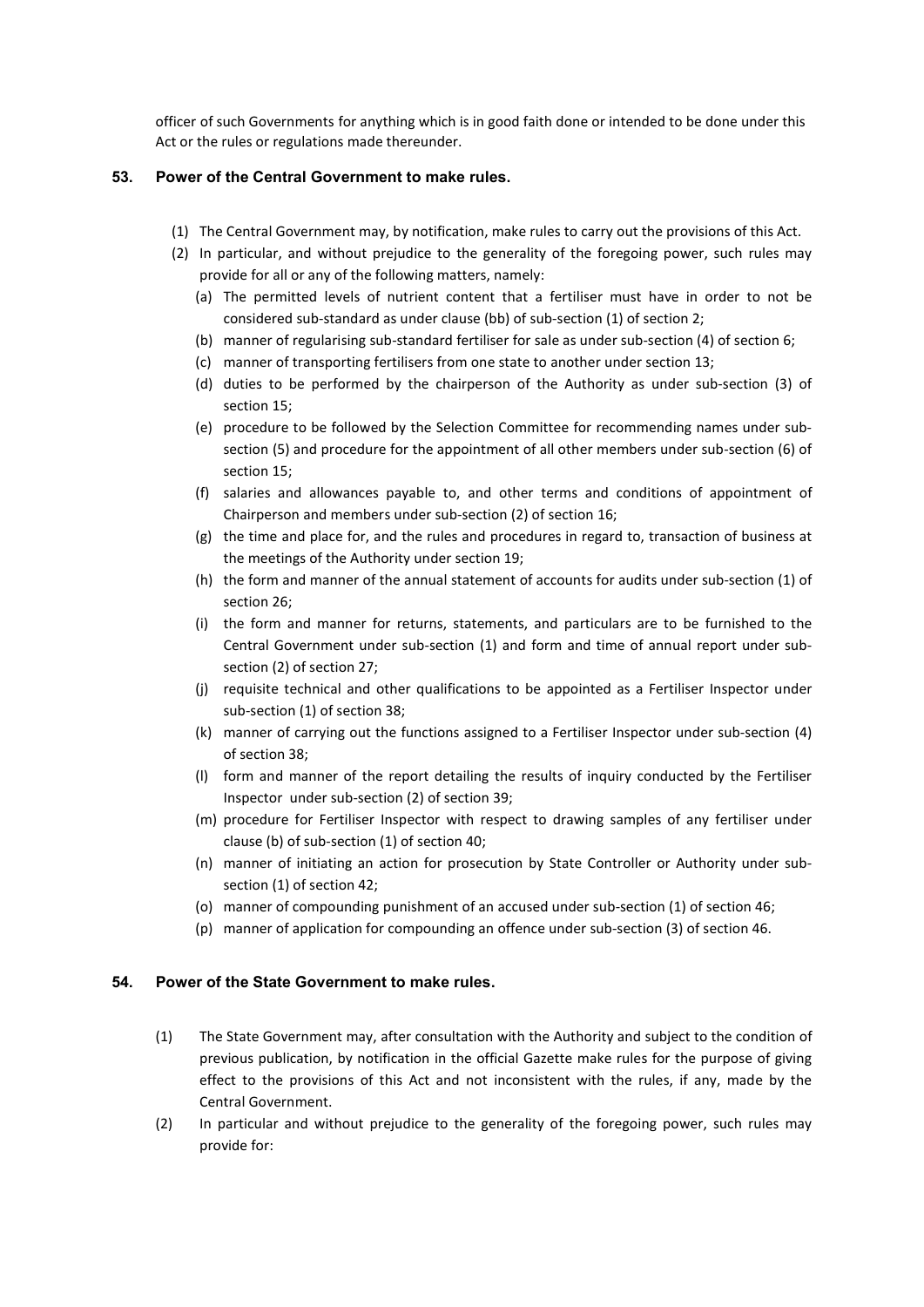- (a) form and manner in which information shall be provided by the manufacturer, retailer or dealer to the State Controller under sub-section (4) of section 36;
- (b) form and manner of fees payable under this act under section 59; or
- (c) any other matter which may be, or is required to be prescribed.

### 55. Power to make regulations.

- (1) The Authority may, by notification, make regulations consistent with this Act and the rules made thereunder, for carrying out the provisions of this Act.
- (2) In particular, and without prejudice to the generality of the foregoing power, such regulations may provide for all or any of the following matters, namely:
	- (a) Standards which must be satisfied by a fertiliser to be considered a nano-fertiliser as under clause (t) of sub-section (1) of section 2;
	- (b) manner and form for appropriate packaging and labelling of fertilisers under section 10;
	- (c) manner of appointing officers, other employees, consultants and experts under sub-section (2) of section 21;
	- (d) salaries and allowances payable to, and other terms and conditions of service of, officers and employees of the Authority under sub-section (3) of section 21;
	- (e) in relation to any of the functions of the Authority as set out under sub-section (2) of section  $22:$
	- (f) form and manner of application for registration as a manufacturer of fertilisers under subsection (1) of section 28;
	- (g) form and manner of certificate of registration and requisite fees as a manufacturer under sub-section (2) and (6) of section 28;
	- (h) terms and conditions for suspension and cancellation of certificate of registration under clause (g) of sub-section (7) of section 28;
	- (i) form and manner in which the list of associated dealers and retailers shall be furnished to the Authority under section 29;
	- (j) the manner of carrying on business as dealer or retailer under sub-section (1) of section 30;
	- (k) form and manner of application for registration as a dealer or retailer to be made to the State Controller under sub-section (2) of section 30.
	- (l) form and manner of application for registration as a dealer or retailer to be made to the Authority under sub-section (3) of section 30;
	- (m) the manner and terms and conditions of granting certificate of registration by the State Controller under sub-section (6) of section 30;
	- (n) grounds on the basis of which renewal of certificate of registration granted by the State Controller is required under clause (e) of sub-section (7) of section 30;
	- (o) qualifications for a nominee for transfer of certificate of registration under sub-section (10) of section 30;
	- (p) terms and conditions of minimum standards of laboratory facilities to be possessed by manufacturer, fertiliser marketing entity and importer under sub-section (1) of section 31;
	- (q) procedure for conducting random quality checks of fertilisers under sub-section (3) of section 31;
	- (r) form and manner in which information may be sought as under sub-section (3) of section 36; or
	- (s) any other matter which may be, or is required to be specified.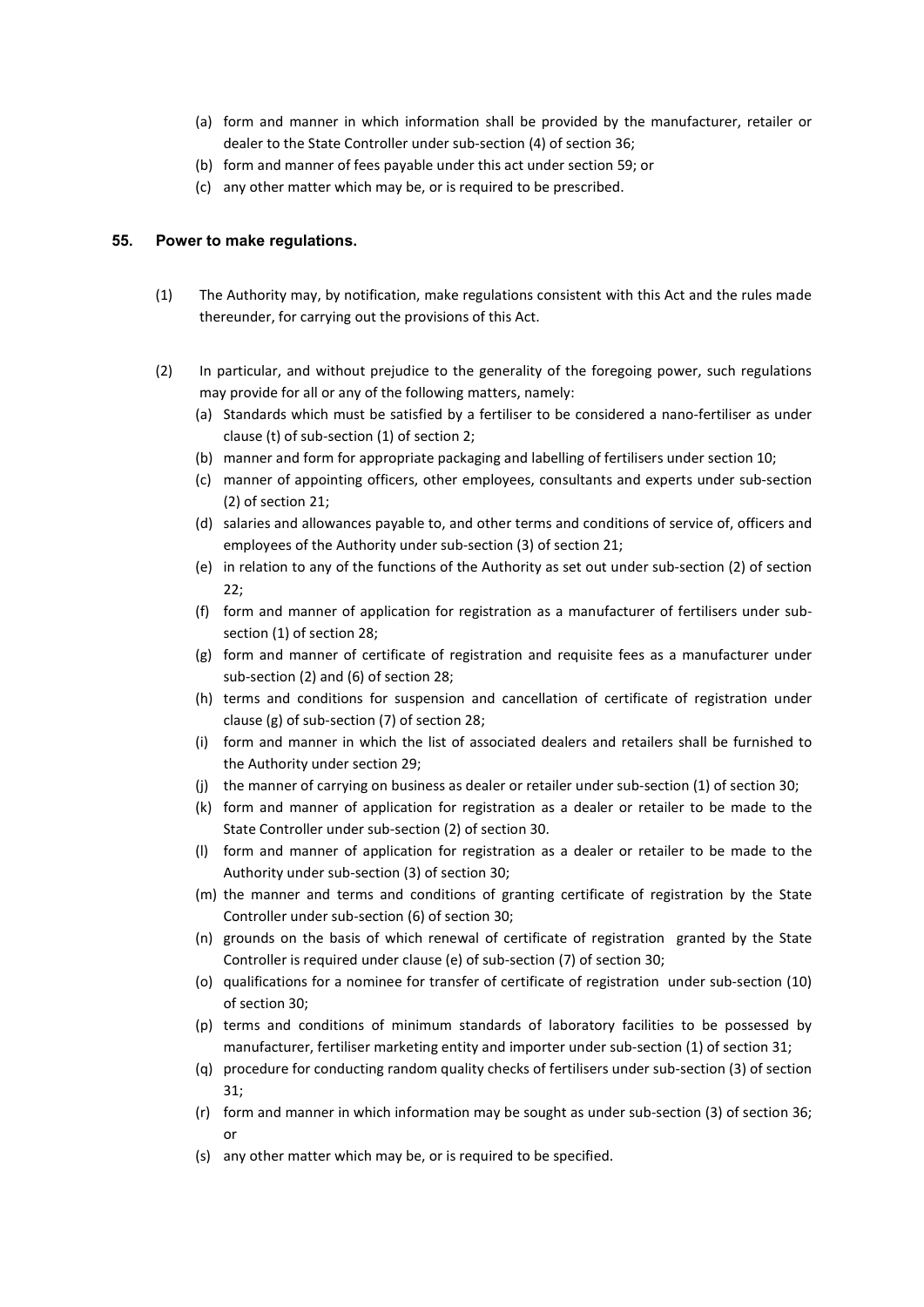#### 56. Rules and regulations to be laid before the Parliament.

Every rule and regulation made under this Act shall be laid, as soon as may be after it is made, before each House of Parliament, while it is in session, for a total period of thirty days which may be comprised in one session or in two or more successive sessions, and if, before the expiry of the session immediately following the session or the successive sessions aforesaid, both Houses agree in making any modification in the rule or regulation, or both the Houses agree that the rule or regulation should not be made, the rule or regulation shall thereafter have effect only in such modified form or be of no effect, as the case may be; so, however, that any such modification or annulment shall be without prejudice to the validity of anything previously done under that rule or regulation.

### 57. Overriding effect of this Act.

Save as otherwise provided in this Act, the provisions of this Act shall have effect notwithstanding anything inconsistent therewith any other law for the time being in force or any instrument having effect by virtue of any law other than this Act.

#### 58. Power to grant exemption from the Act.

If the Central Government or the State Government, as the case may be, is satisfied that it is necessary in the public interest to do so, it may, by notification in the Official Gazette, be exempt generally either absolutely or subject to such conditions as may be specified in the notification; from application of the provisions of this Act.

#### 59. Fees.

The fees payable under this Act shall be such as the Authority or the State Government, as the case may be, fix from time to time, subject to the maximum fees fixed for different purposes by the Central Government.

#### 60. Power to remove difficulties.

- (1) If any difficulty arises in giving effect to the provisions of this Act, the Central Government may, by order, published in the Official Gazette, make such provisions not inconsistent with the provisions of this Act as may appear to be necessary for removing the difficulty.
- (2) Every order made under this section shall be laid, as soon as may be after it is made, before each House of Parliament.
- (3) No order will be made under this section after the expiry of two years from the commencement of this Act.